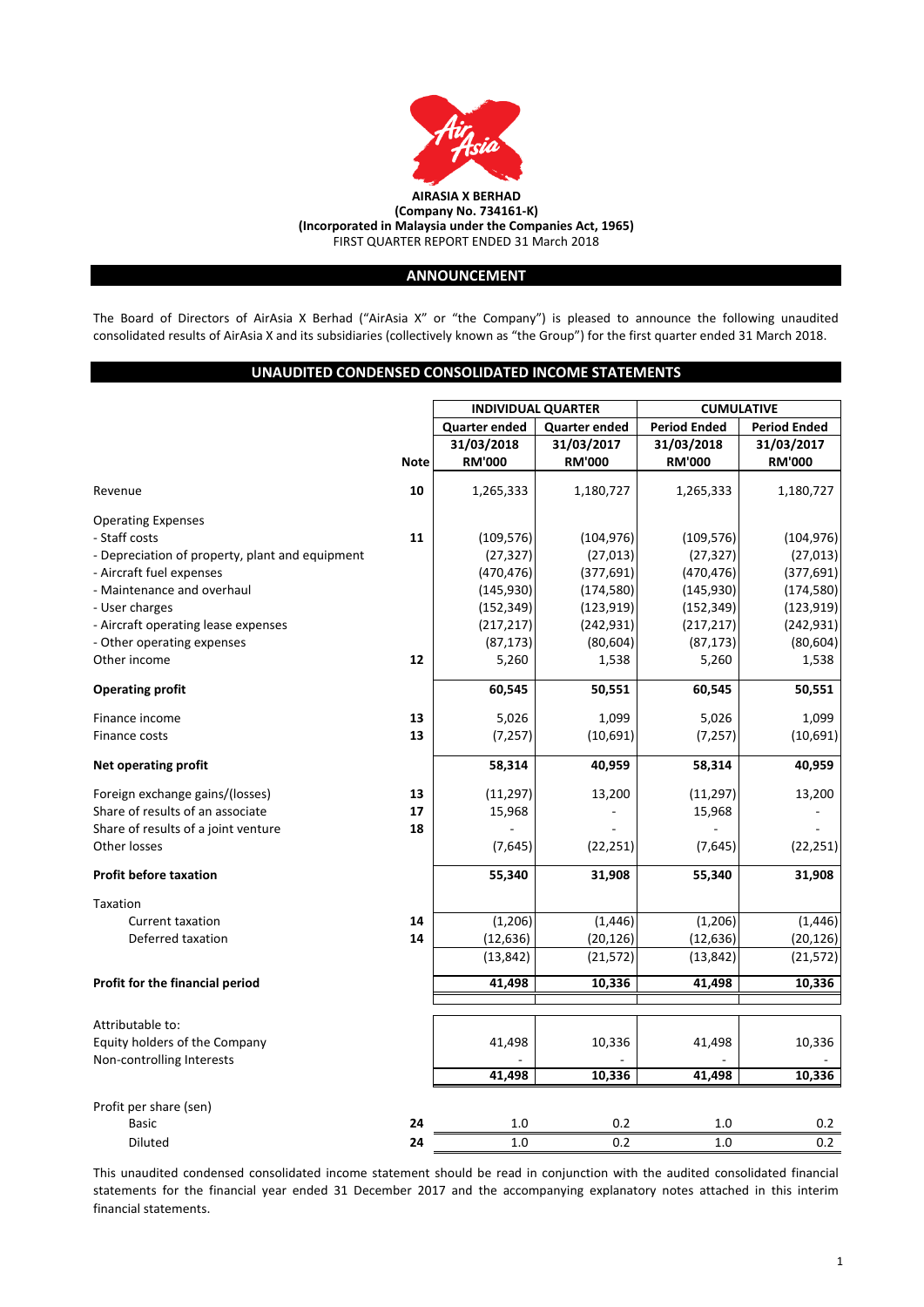

#### **AIRASIA X BERHAD (Company No. 734161-K) (Incorporated in Malaysia under the Companies Act, 1965)** FIRST QUARTER REPORT ENDED 31 March 2018

# **UNAUDITED CONDENSED CONSOLIDATED STATEMENTS OF COMPREHENSIVE INCOME**

|                                                |             |                      | <b>INDIVIDUAL QUARTER</b> | <b>CUMULATIVE</b>   |                     |  |
|------------------------------------------------|-------------|----------------------|---------------------------|---------------------|---------------------|--|
|                                                |             | <b>Quarter ended</b> | <b>Quarter ended</b>      | <b>Period Ended</b> | <b>Period Ended</b> |  |
|                                                |             | 31/03/2018           | 31/03/2017                | 31/03/2018          | 31/03/2017          |  |
|                                                |             |                      |                           |                     | <b>Restated</b>     |  |
|                                                | <b>Note</b> | <b>RM'000</b>        | <b>RM'000</b>             | <b>RM'000</b>       | <b>RM'000</b>       |  |
| Profit for the financial period                |             | 41,498               | 10,336                    | 41,498              | 10,336              |  |
| Other comprehensive income/(loss)              |             |                      |                           |                     |                     |  |
| Cash flow hedges                               |             |                      | (80,032)                  |                     | (80,032)            |  |
| Foreign currency translation differences       |             | (167)                | 128                       | (167)               | 128                 |  |
| Total comprehensive income/(loss)              |             |                      |                           |                     |                     |  |
| for the financial period                       |             | 41,331               | (69, 568)                 | 41,331              | (69, 568)           |  |
|                                                |             |                      |                           |                     |                     |  |
| Total comprehensive income/(loss) attributable |             |                      |                           |                     |                     |  |
| To equity holder of the company                |             | 41,331               | (69, 568)                 | 41,331              | (69, 568)           |  |
| Non-controlling interest                       |             |                      |                           |                     |                     |  |
| Total comprehensive income/(loss)              |             |                      |                           |                     |                     |  |
| for the financial period                       |             | 41,331               | (69, 568)                 | 41,331              | (69, 568)           |  |
|                                                |             |                      |                           |                     |                     |  |

This unaudited condensed consolidated income statement should be read in conjunction with the audited consolidated financial statements for the financial year ended 31 December 2017 and the accompanying explanatory notes attached in this interim financial statements.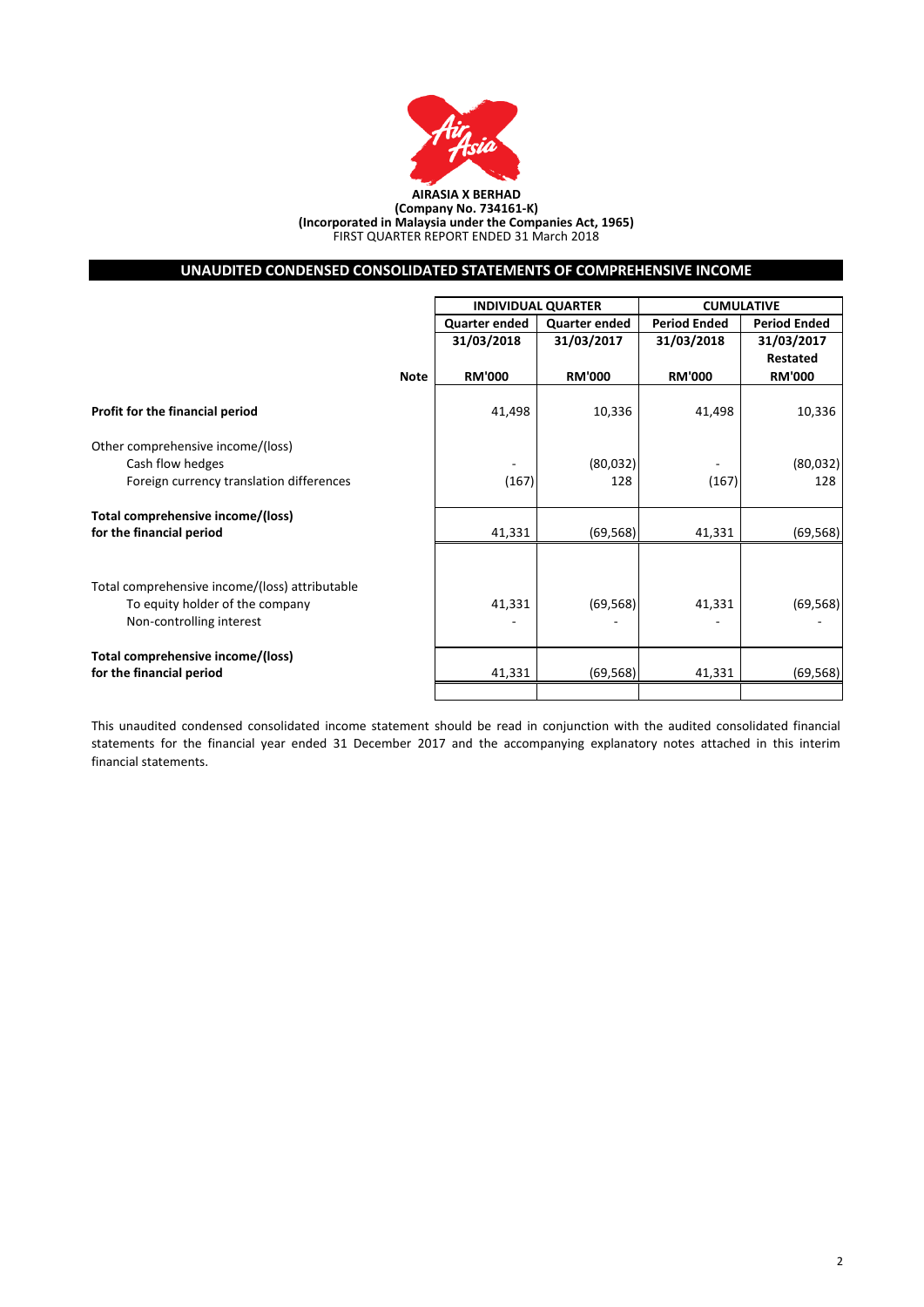

## FIRST QUARTER REPORT ENDED 31 March 2018 **(Company No. 734161-K) (Incorporated in Malaysia under the Companies Act, 1965)**

# **UNAUDITED CONDENSED CONSOLIDATED STATEMENT OF FINANCIAL POSITION**

|                                  |             | <b>Unaudited</b> | Restated      |
|----------------------------------|-------------|------------------|---------------|
|                                  |             | As At            | As At         |
|                                  |             | 31/03/2018       | 31/12/2017    |
|                                  | <b>Note</b> | <b>RM'000</b>    | <b>RM'000</b> |
| <b>NON-CURRENT ASSETS</b>        |             |                  |               |
| Property, plant and equipment    | 15          | 1,569,452        | 1,595,903     |
| Deferred tax assets              |             | 411,327          | 423,664       |
| Other deposits and prepayments   | 16          | 1,528,567        | 1,513,349     |
| Amount due from an associate     |             | 73,736           | 81,305        |
| Amount due from a joint venture  |             | 40,127           | 44,010        |
| Investment in an associate       | 17          | 15,968           |               |
| Investment in a joint venture    | 18          |                  |               |
|                                  |             | 3,639,177        | 3,658,231     |
| <b>CURRENT ASSETS</b>            |             |                  |               |
| Inventories                      |             | 7,246            | 8,518         |
| Receivables and prepayments      | 19          | 490,721          | 535,978       |
| Amount due from an associate     |             | 6,447            | 28,969        |
| Amount due from related parties  |             | 59,643           | 75,305        |
| Derivative financial instruments | 21          | 15,450           | 23,094        |
| Deposits, cash and bank balances | 20          | 468,203          | 432,675       |
|                                  |             | 1,047,710        | 1,104,539     |
| <b>CURRENT LIABILITIES</b>       |             |                  |               |
| Sales in advance                 |             | 659,027          | 714,586       |
| Trade and other payables         | 22          | 1,189,580        | 1,164,130     |
| Provision for taxation           |             | 1,215            | 782           |
| Amount due to a joint venture    |             | 139,249          | 122,827       |
| Amounts due to related parties   |             | 27,369           | 28,963        |
| <b>Borrowings</b>                | 23          | 179,235          | 188,528       |
|                                  |             | 2,195,675        | 2,219,816     |
|                                  |             |                  |               |
| <b>Net Current Liabilities</b>   |             | (1, 147, 965)    | (1, 115, 277) |
| <b>NON-CURRENT LIABILITIES</b>   |             |                  |               |
| <b>Borrowings</b>                | 23          | 595,446          | 673,442       |
| Other payables and accruals      | 22          | 867,239          | 882,316       |
|                                  |             | 1,462,685        | 1,555,758     |
|                                  |             |                  |               |
|                                  |             | 1,028,527        | 987,196       |
| <b>CAPITAL AND RESERVES</b>      |             |                  |               |
| Share capital                    |             | 1,534,043        | 1,534,043     |
| Warrant reserve                  |             | 62,222           | 62,222        |
| Currency translation reserve     |             | 11               | 178           |
| <b>Accumulated losses</b>        |             | (566, 954)       | (608, 452)    |
| Other reserves                   |             | (795)            | (795)         |
| <b>Shareholders' equity</b>      |             | 1,028,527        | 987,196       |
|                                  |             |                  |               |

This unaudited condensed consolidated statement of financial position should be read in conjunction with the audited consolidated financial statements for the financial year ended 31 December 2017 and the accompanying explanatory notes attached in this interim financial statements.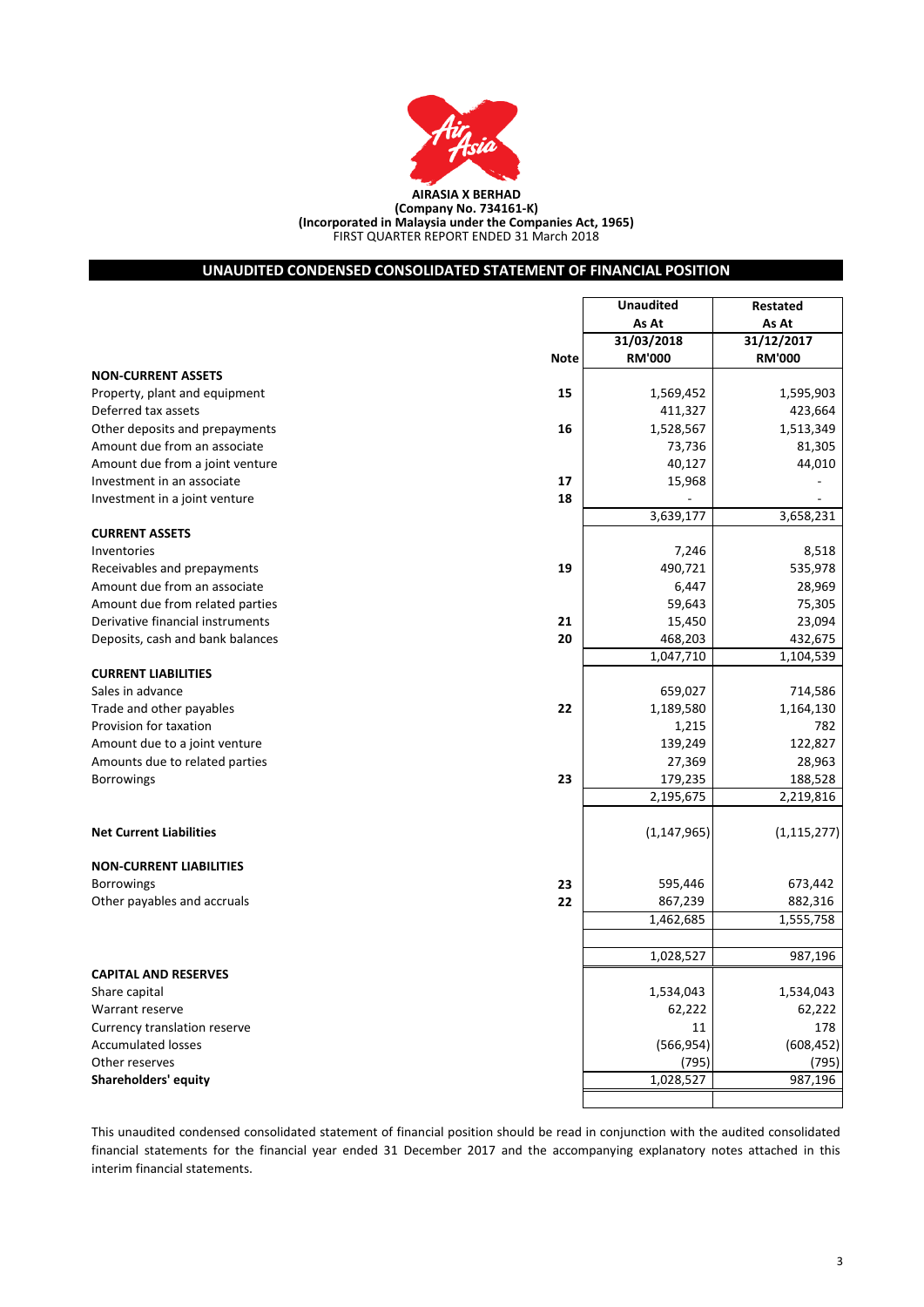

| UNAUDITED CONDENSED CONSOLIDATED STATEMENT OF CASH FLOWS    |                     |                     |  |  |  |  |
|-------------------------------------------------------------|---------------------|---------------------|--|--|--|--|
|                                                             | <b>Period Ended</b> | <b>Period Ended</b> |  |  |  |  |
|                                                             | 31/03/2018          | 31/03/2017          |  |  |  |  |
| <b>Note</b>                                                 | <b>RM'000</b>       | <b>RM'000</b>       |  |  |  |  |
| <b>CASH FLOWS FROM OPERATING ACTIVITIES</b>                 |                     |                     |  |  |  |  |
| Profit before tax                                           | 55,340              | 31,908              |  |  |  |  |
| Adjustments:                                                |                     |                     |  |  |  |  |
| Property, plant and equipment                               |                     |                     |  |  |  |  |
| - Depreciation                                              | 27,327              | 27,013              |  |  |  |  |
| - Loss on disposal                                          | 428                 |                     |  |  |  |  |
| Reversal of provision for doubtful debts no longer required | (479)               |                     |  |  |  |  |
| Finance cost                                                | 7,257               | 10,691              |  |  |  |  |
| Interest income                                             | (5,026)             | (1,099)             |  |  |  |  |
| Fair value loss on derivative financial instruments         | 7,645               | 22,251              |  |  |  |  |
| Share option expense                                        |                     | 60                  |  |  |  |  |
| Share of results of an associate                            | (15,968)            |                     |  |  |  |  |
| Net unrealised foreign exchange losses/(gains)              | 7,625               | (6, 152)            |  |  |  |  |
|                                                             | 84,149              | 84,672              |  |  |  |  |
| Changes in working capital:                                 |                     |                     |  |  |  |  |
| Inventories                                                 | 1,272               | 4,599               |  |  |  |  |
| Receivables, prepayments and other deposits                 | (6, 403)            | (7,706)             |  |  |  |  |
| Related parties balances                                    | 59,429              | (39, 151)           |  |  |  |  |
| Trade and other payables                                    | 7,614               | 27,746              |  |  |  |  |
| Sales in advance                                            | (55, 559)           | (34, 476)           |  |  |  |  |
| Cash from operations                                        | 90,502              | 35,684              |  |  |  |  |
| Interest paid                                               | (7,830)             | (10, 989)           |  |  |  |  |
| Interest received                                           | 5,086               | 1,099               |  |  |  |  |
| Tax paid                                                    | (760)               | (559)               |  |  |  |  |
| Net cash generated from operating activities                | 86,998              | 25,235              |  |  |  |  |
| <b>CASH FLOWS FROM INVESTING ACTIVITIES</b>                 |                     |                     |  |  |  |  |
| Property, plant and equipment                               |                     |                     |  |  |  |  |
| - Additions                                                 | (974)               | (13, 200)           |  |  |  |  |
| - Proceeds from disposal of property, plant and equipment   | 100                 |                     |  |  |  |  |
| Net cash used in investing activities                       | (874)               | (13,200)            |  |  |  |  |
|                                                             |                     |                     |  |  |  |  |
| <b>CASH FLOWS FROM FINANCING ACTIVITIES</b>                 |                     |                     |  |  |  |  |
| Repayments of borrowings                                    | (45, 602)           | (51, 768)           |  |  |  |  |
| Deposits pledged as securities                              | (833)               | 5,343               |  |  |  |  |
| Net cash used in financing activities                       | (46, 435)           | (46, 425)           |  |  |  |  |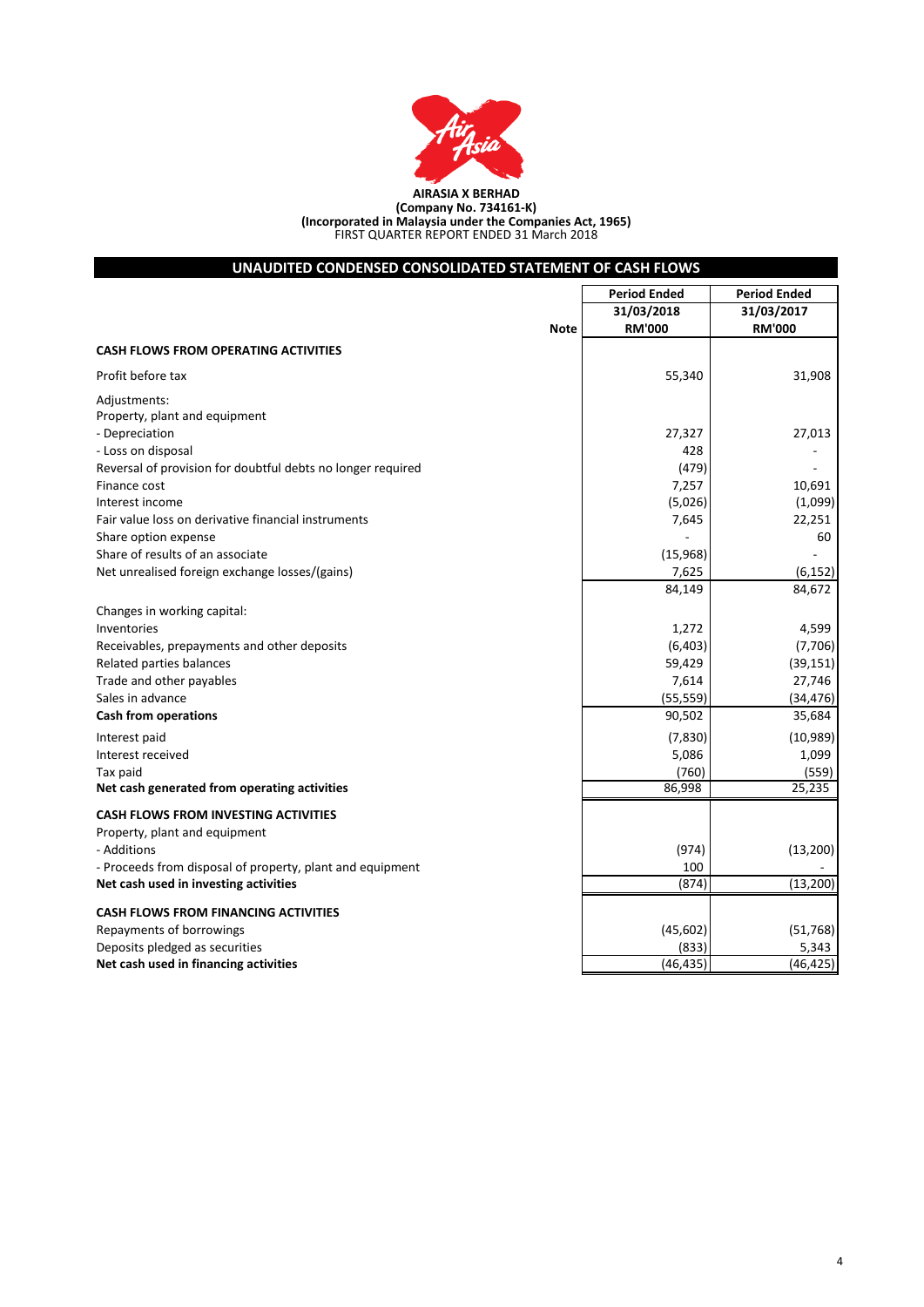

| UNAUDITED CONDENSED CONSOLIDATED STATEMENT OF CASH FLOWS       |             |                                   |                                   |  |  |  |  |
|----------------------------------------------------------------|-------------|-----------------------------------|-----------------------------------|--|--|--|--|
|                                                                |             | <b>Period Ended</b><br>31/03/2018 | <b>Period Ended</b><br>31/03/2017 |  |  |  |  |
|                                                                | <b>Note</b> | <b>RM'000</b>                     | <b>RM'000</b>                     |  |  |  |  |
| NET INCREASE/(DECREASE) FOR THE FINANCIAL PERIOD               |             | 39,689                            | (34, 390)                         |  |  |  |  |
| <b>CURRENCY TRANSLATION DIFFERENCES</b>                        |             | (4,994)                           | (11,595)                          |  |  |  |  |
| CASH AND CASH EQUIVALENTS AT BEGINNING OF THE FINANCIAL PERIOD |             | 391,447                           | 382,406                           |  |  |  |  |
| CASH AND CASH EQUIVALENTS AT END OF THE FINANCIAL PERIOD       | 20          | 426,142                           | 336,421                           |  |  |  |  |
|                                                                |             |                                   |                                   |  |  |  |  |

This unaudited condensed consolidated statement of cash flow should be read in conjunction with the audited consolidated financial statements for the financial year ended 31 December 2017 and the accompanying explanatory notes attached in this interim financial statements.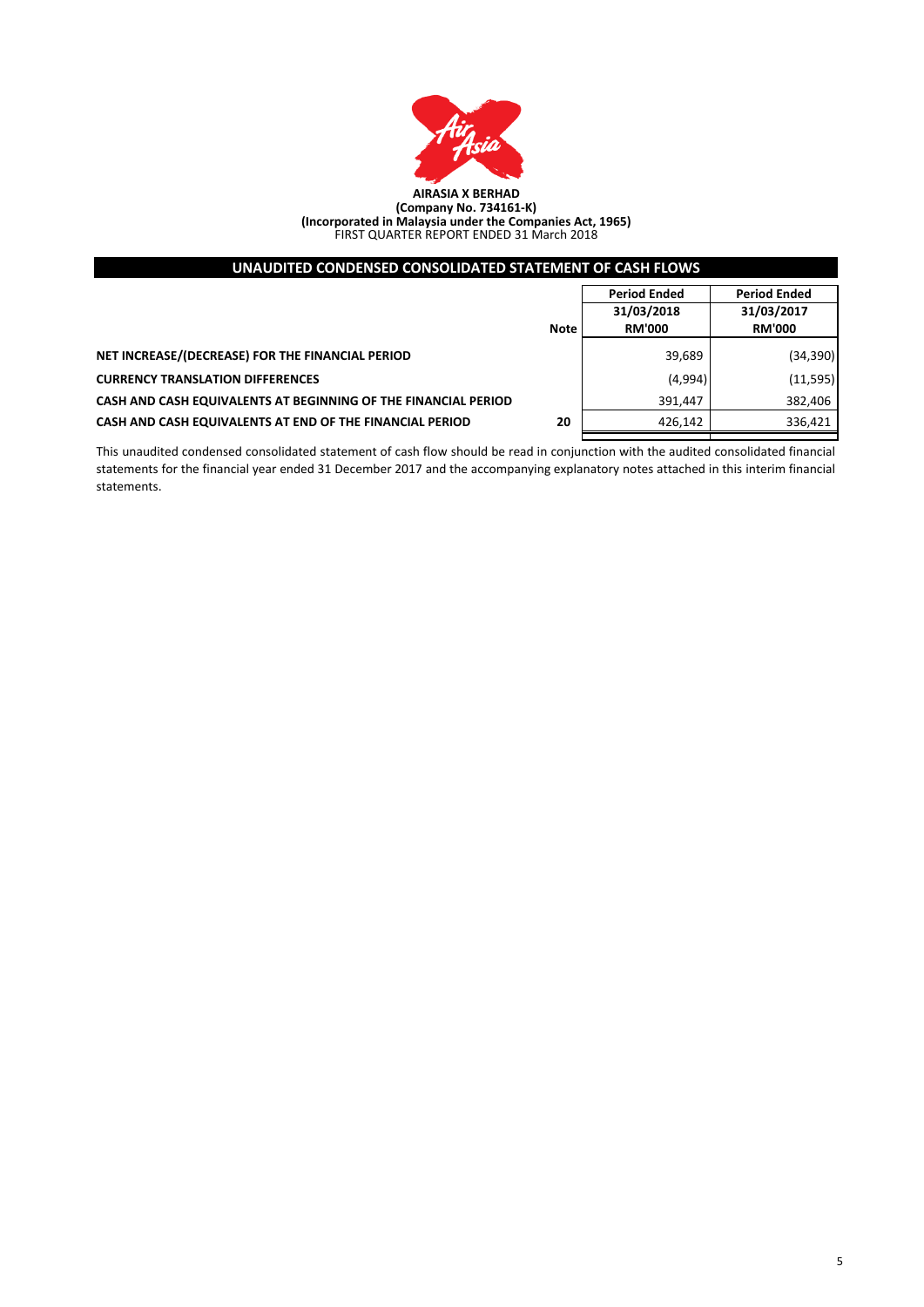

# **UNAUDITED CONDENSED CONSOLIDATED STATEMENT OF CHANGES IN EQUITY**

|                                                                                         |                          | Issued and fully paid    |                          |                          |                          |                          |                          |               |               |                          |               |
|-----------------------------------------------------------------------------------------|--------------------------|--------------------------|--------------------------|--------------------------|--------------------------|--------------------------|--------------------------|---------------|---------------|--------------------------|---------------|
|                                                                                         |                          | ordinary shares          |                          |                          |                          |                          |                          |               |               |                          |               |
|                                                                                         |                          | of RM0.15 each           |                          |                          |                          |                          |                          |               |               |                          |               |
|                                                                                         |                          |                          |                          |                          | <b>Cash Flow</b>         |                          | Currency                 |               |               | Non-                     |               |
|                                                                                         | <b>Number</b>            | Nominal                  | Share                    | Warrant                  | Hedge                    | Other                    | <b>Translation</b>       | Accumulated   |               | controlling              | Total         |
|                                                                                         | of shares                | Value                    | Premium                  | <b>Reserve</b>           | <b>Reserve</b>           | Reserve                  | Reserve                  | Losses        | <b>Total</b>  | interest                 | <b>Equity</b> |
|                                                                                         | '000                     | <b>RM'000</b>            | <b>RM'000</b>            | <b>RM'000</b>            | <b>RM'000</b>            |                          | <b>RM'000</b>            | <b>RM'000</b> | <b>RM'000</b> | <b>RM'000</b>            | <b>RM'000</b> |
| At 1 January 2018 (as previously stated)<br>Opening balance adjustment from adoption of | 4,148,148                | 1,534,043                |                          | 62,222                   | (795)                    | $\overline{\phantom{0}}$ | 178                      | (607, 042)    | 988,606       |                          | 988,606       |
| MFRS 9                                                                                  |                          |                          |                          |                          |                          | $\overline{\phantom{a}}$ |                          | (1, 410)      | (1, 410)      | $\overline{\phantom{a}}$ | (1, 410)      |
| At 1 January 2018 (restated)                                                            | 4,148,148                | 1,534,043                | $\overline{\phantom{a}}$ | 62,222                   | (795)                    | $\overline{\phantom{a}}$ | 178                      | (608, 452)    | 987,196       | $\overline{\phantom{a}}$ | 987,196       |
| Net profit for the financial period                                                     | $\overline{\phantom{a}}$ | $\overline{\phantom{a}}$ |                          | $\sim$                   | $\sim$                   | $\overline{\phantom{a}}$ |                          | 41,498        | 41,498        | $\overline{a}$           | 41,498        |
| Other comprehensive loss                                                                | $\blacksquare$           |                          |                          | $\sim$                   |                          |                          | (167)                    |               | (167)         | ۰                        | (167)         |
| Total comprehensive (loss)/income                                                       | $\overline{\phantom{a}}$ | $\overline{\phantom{a}}$ |                          | $\overline{\phantom{0}}$ |                          |                          | (167)                    | 41,498        | 41,331        | -                        | 41,331        |
| At 31 March 2018                                                                        | 4,148,148                | 1,534,043                | $\sim$                   | 62,222                   | (795)                    | $\overline{\phantom{a}}$ | 11                       | (566, 954)    | 1,028,527     | $\sim$                   | 1,028,527     |
| At 1 January 2017                                                                       | 4,148,148                | 622,222                  | 911,821                  | 62,222                   | 106,582                  | 2,558                    | 195                      | (648, 715)    | 1,056,885     | $\overline{\phantom{a}}$ | 1,056,885     |
| Transfer to no-par value regime                                                         | $\blacksquare$           | 911,821                  | (911, 821)               |                          |                          | $\overline{\phantom{a}}$ |                          |               |               | $\overline{\phantom{0}}$ |               |
| Net profit for the financial period                                                     | $\blacksquare$           | $\overline{\phantom{a}}$ |                          | $\overline{\phantom{a}}$ |                          | $\overline{\phantom{m}}$ | $\sim$                   | 10,336        | 10,336        | -                        | 10,336        |
| Other comprehensive income                                                              | $\overline{\phantom{a}}$ | $\overline{\phantom{a}}$ |                          | $\sim$                   | (80,032)                 | $\overline{\phantom{a}}$ | 128                      |               | (79,904)      | $\overline{\phantom{a}}$ | (79, 904)     |
| Total comprehensive income                                                              | $\overline{\phantom{a}}$ |                          |                          | $\overline{\phantom{a}}$ | (80,032)                 | $\overline{\phantom{m}}$ | 128                      | 10,336        | (69, 568)     |                          | (69, 568)     |
| Employee Share Option Scheme ('ESOS')                                                   | $\overline{\phantom{a}}$ | $\overline{\phantom{a}}$ |                          |                          | $\overline{\phantom{a}}$ | 60                       | $\overline{\phantom{a}}$ |               | 60            | -                        | 60            |
| At 31 March 2017                                                                        | 4,148,148                | 1,534,043                | $\sim$                   | 62,222                   | 26,550                   | 2,618                    | 323                      | (638, 379)    | 987,377       | $\sim$                   | 987,377       |
|                                                                                         |                          |                          |                          |                          |                          |                          |                          |               |               |                          |               |

This unaudited condensed consolidated statement of changes in equity should be read in conjunction with the audited consolidated financial statements for the financial year ended 31 December 2017 and the accompanying explanatory notes attached in this interim financial statements.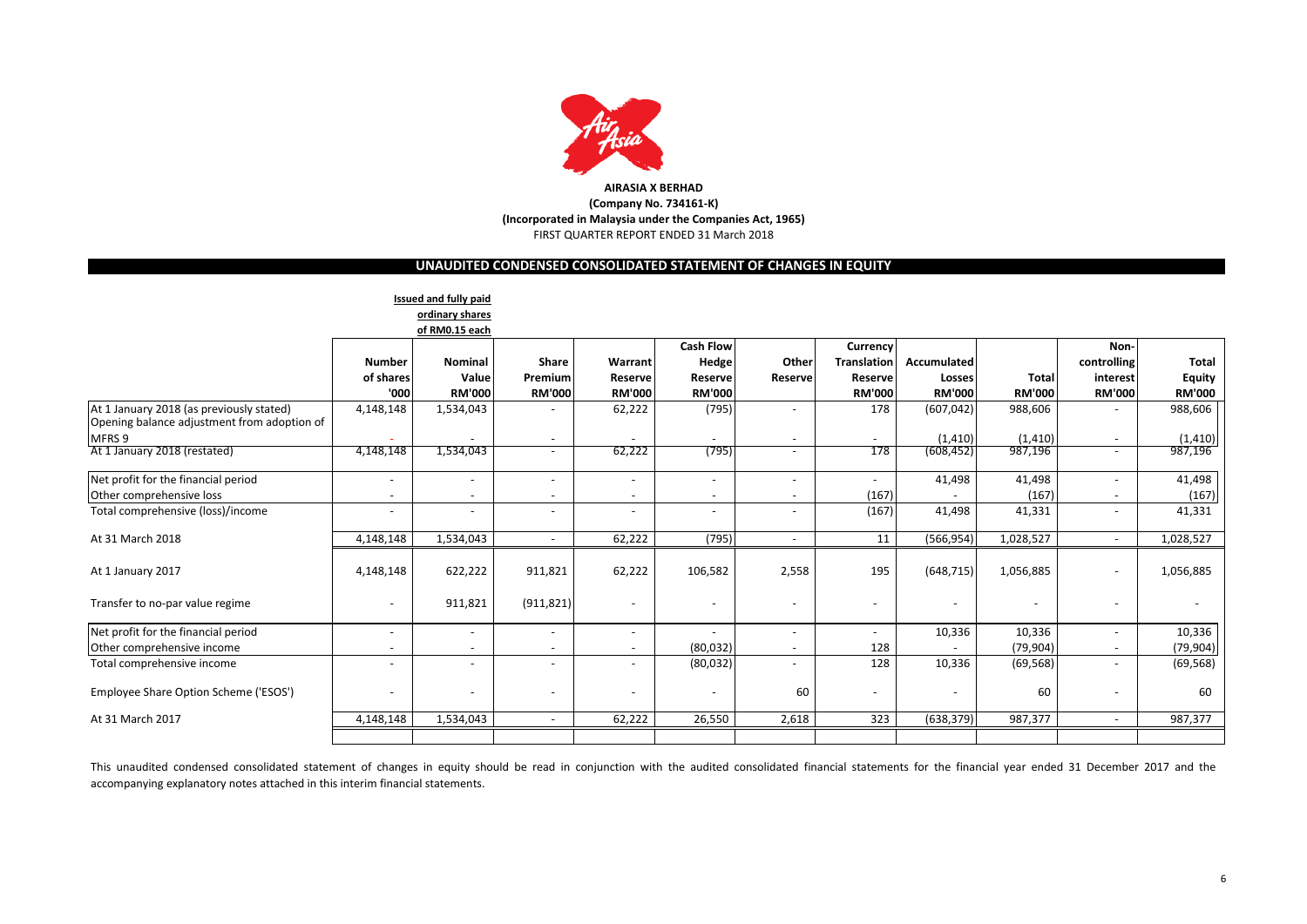

**(Incorporated in Malaysia with limited liability under the Companies Act, 1965)**

FIRST QUARTER REPORT ENDED 31 March 2018

# **KEY OPERATING STATISTICS - 31 March 2018**

**Performance indicator for current quarter against the same quarter last year**

| <b>Quarter Ended: 31 March</b>       | <b>Jan - Mar 2018</b> | <b>Jan - Mar 2017</b> | <b>Changes Y-O-Y</b> |
|--------------------------------------|-----------------------|-----------------------|----------------------|
| Seat capacity                        | 1,896,687             | 1,664,832             | 14%                  |
| Passengers carried                   | 1,588,644             | 1,402,212             | 13%                  |
| Load factor                          | 84%                   | 84%                   | 0%                   |
| RPK (millions)                       | 7,657                 | 6,994                 | 9%                   |
| ASK (millions)                       | 9,122                 | 8,324                 | 10%                  |
| Average passenger fare (RM)          | 527                   | 544                   | $-3%$                |
| Ancillary revenue per passenger (RM) | 169                   | 173                   | $-2%$                |
| Revenue per ASK (sen)                | 13.88                 | 14.20                 | $-2%$                |
| Revenue per ASK (US¢)                | 3.54                  | 3.19                  | 11%                  |
| Cost per ASK (sen)                   | 13.27                 | 13.60                 | $-2%$                |
| Cost per ASK (US¢)                   | 3.38                  | 3.06                  | 11%                  |
| Cost per ASK (sen) - excluding fuel  | 8.11                  | 9.06                  | $-10%$               |
| Cost per ASK (US¢) - excluding fuel  | 2.07                  | 2.04                  | 1%                   |
| Aircraft (end of period)             | 30                    | 30                    | 0%                   |
| Average sector length (km)           | 4,809                 | 5,000                 | -4%                  |
| Sectors flown                        | 5,031                 | 4,416                 | 14%                  |
| Fuel consumed (Barrels)              | 1,370,544             | 1,292,231             | 6%                   |
| Average fuel price (USD/ Barrel)     | 88                    | 66                    | 33%                  |

# *Exchange Rate : RM/USD - 3.9223 for 1Q18 and 4.4472 for 1Q17*

# **Definitions and calculation methodology**

| RPK (Revenue Passenger Kilometres) | Number of passengers carried multiplied by distance flown              |
|------------------------------------|------------------------------------------------------------------------|
| ASK (Available Seat Kilometres)    | Total available seats multiplied by the distance flown                 |
| Revenue per ASK                    | Total revenue divided by ASK                                           |
| Cost per ASK                       | Total expenses before interest and tax divided by ASK                  |
| Cost per ASK - excluding fuel      | Costs, as defined above, less fuel expenses, divided by ASK            |
| Average passenger fare             | Total schedule flight revenue, divided by number of passengers carried |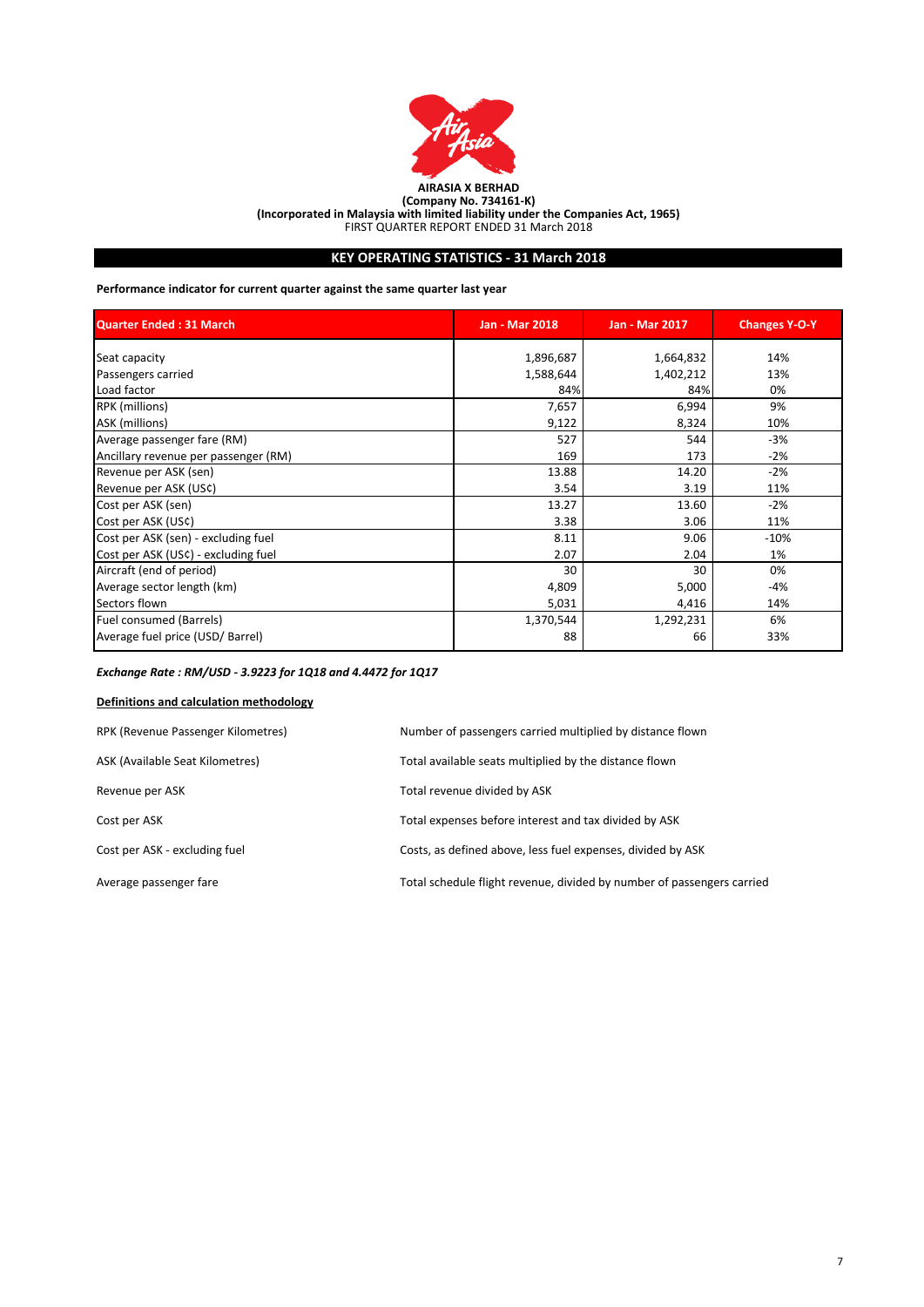

#### **1. Basis of preparation**

The interim financial report is unaudited and has been prepared in accordance with Malaysian Financial Reporting Standard ("MFRS") 134 "Interim Financial Reporting" and paragraph 9.22 and Appendix 9B of the Bursa Malaysia Securities Berhad ("Bursa Malaysia") Listing Requirements.

The interim financial statements should be read in conjunction with the audited consolidated financial statements for the financial year ended 31 December 2017.

#### **2. Summary of significant accounting policies**

The accounting policies and methods of computation adopted for the interim financial statements are consistent with those adopted for the audited consolidated financial statements of the Group for the financial year ended 31 December 2017, except as described below.

Details of standards, amendments to published standards and interpretations to existing standards that are applicable to the Group with effect from 1 January 2018 or later are provided in the summary of significant accounting policies in the audited financial statements of the Group for the financial year ended 31 December 2017. The changes in accounting policies are also expected to be reflected in the Group's consolidated financial statements as at and for the year ending 31 December 2018. The Group has adopted MFRS 15 "Revenue from Contracts with Customers" and MFRS 9 "Financial Instruments" from 1 January 2018. Other new standards with effective date from 1 January 2018 do not have material effect on the Group's financial statements. The Group did not early adopt any new standards, amendments to published standards and interpretation to existing standards. The changes arising from the adoption of new standards are as described below:

(a) Adoption of MFRS 15 "Revenue"

MFRS 15 replaces the guidance in MFRS 111 "Construction Contracts", MFRS 118 "Revenue", IC Interpretation 13 "Customer Loyalty Programmes", IC Interpretation 15 "Agreements for Construction of Real Estate", IC Interpretation 18 "Transfers of Assets from Customers " and IC Interpretation 131 " Revenue - Barter Transactions Involving Advertising Services". MFRS 15 provides a single model for accounting for revenue arising from contracts with customers, focusing on the identification and satisfaction of performance obligation. The standard specifies that the revenue is to be recognised when control over the goods or services is transferred to customer, moving from the transfer of risk and rewards.

The Group has concluded that the initital application of MFRS 15 does not have any material financial impact to the current period and prior period financial statements of the Group.

(b) Adoption of MFRS 9 "Financial Instrument"

MFRS 9 replaces the guidance in MFRS 139 "Financial Instruments: Recognition and Measurement" on the classification and measurement of financial assets and financial liabilities, and on hedge accounting. The adoption of MFRS 9 has fundamentally changed the Group's accounting for impairment losses for financial assets by replacing MFRS 139's incurred loss approach with a forward-looking expected credit loss (ECL) approach. MFRS 9 requires the Group to record an allowance for ECLs for all loans and other debt financial assets not held at fair value through Profit or Loss. MFRS 9.5.5.1 ECLs are based on the difference between the contractual cash flows due in accordance with the contract and all the cash flows that the Group expects to receive.

For Trade and other receivables, the Group has applied the standard's simplified approach and has calculated ECLs based on lifetime expected credit losses. The Group has established a provision matrix that is based on the Group's historical credit loss experience, adjusted for forward-looking factors specific to the debtors and the economic environment.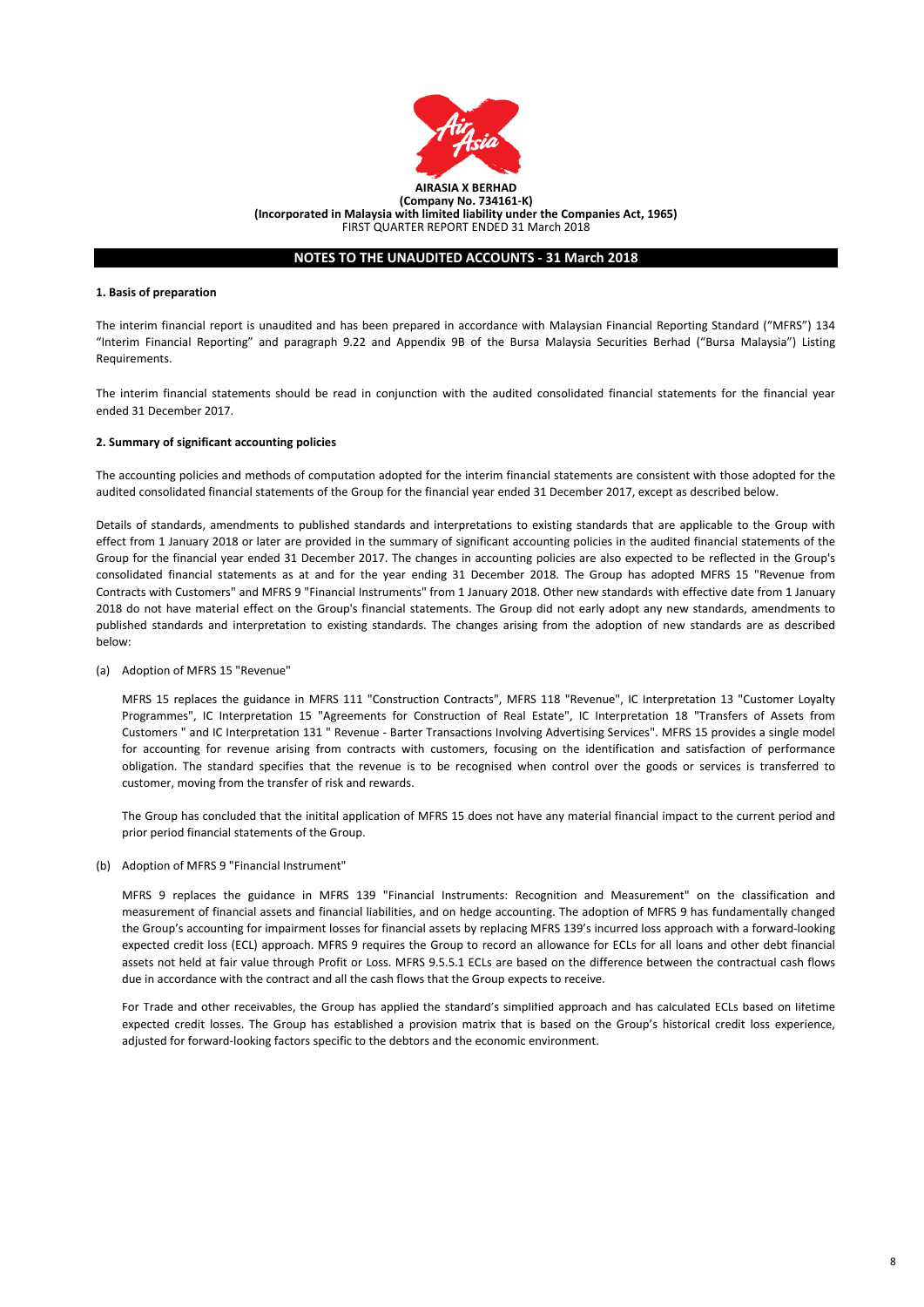

#### **2. Summary of significant accounting policies (continued)**

#### (b) Adoption of MFRS 9 "Financial Instrument" (continued)

Impact on the statement of financial position (increase/(decrease)) as at 31 December 2017:

|                                                  | <b>RM'000</b> |
|--------------------------------------------------|---------------|
| Trade receivables, net                           | 102,041       |
| Less: MFRS 9 adjustment                          | (1,229)       |
| Restatement of trade receivables as at 1/1/2018  | 100,812       |
|                                                  |               |
| Other receivables, net                           | 313,843       |
| Less: MFRS 9 adjustment                          | (181)         |
| Restatement of other receivables as at 1/1/2018  | 313,662       |
|                                                  |               |
| <b>Accumulated losses</b>                        | 607,042       |
| Less: MFRS 9 adjustment                          | 1,410         |
| Restatement of accumulated losses as at 1/1/2018 | 608,452       |

#### **3. Auditors' report on preceding annual financial statements**

The auditors have expressed an unqualified opinion on the audited consolidated financial statements of the Group for the financial year ended 31 December 2017.

#### **4. Seasonality of operations**

AirAsia X is primarily involved in the provision of air transportation services and is therefore subject to seasonal demand for air travel. The load factor is 84% in the quarter under review, which is consistent with the same period last year. Compared against the immediate preceding quarter (fourth quarter Oct - Dec 2017), the load factor has increased one (1) percentage point. This seasonal pattern is in line with the expectation of the Group.

#### **5. Unusual items due to their nature, size or incidence**

There were no unusual items affecting assets, liabilities, equity, net income or cash flows during the current quarter and financial period.

#### **6. Changes in estimates**

There were no changes in estimates that have had material effects on the current quarter and financial period results.

#### **7. Capital and reserves**

During the quarter ended 31 March 2018, 375 warrants were exercised and converted into 375 ordinary shares at RM0.46 per share. Total

issued and paid up share capital as at 31 March 2018 is RM1,534,043,045. These new shares rank pari passu with the existing ordinary shares.

#### **8. Dividend paid**

No dividends were declared, approved or paid in the quarter ended 31 March 2018.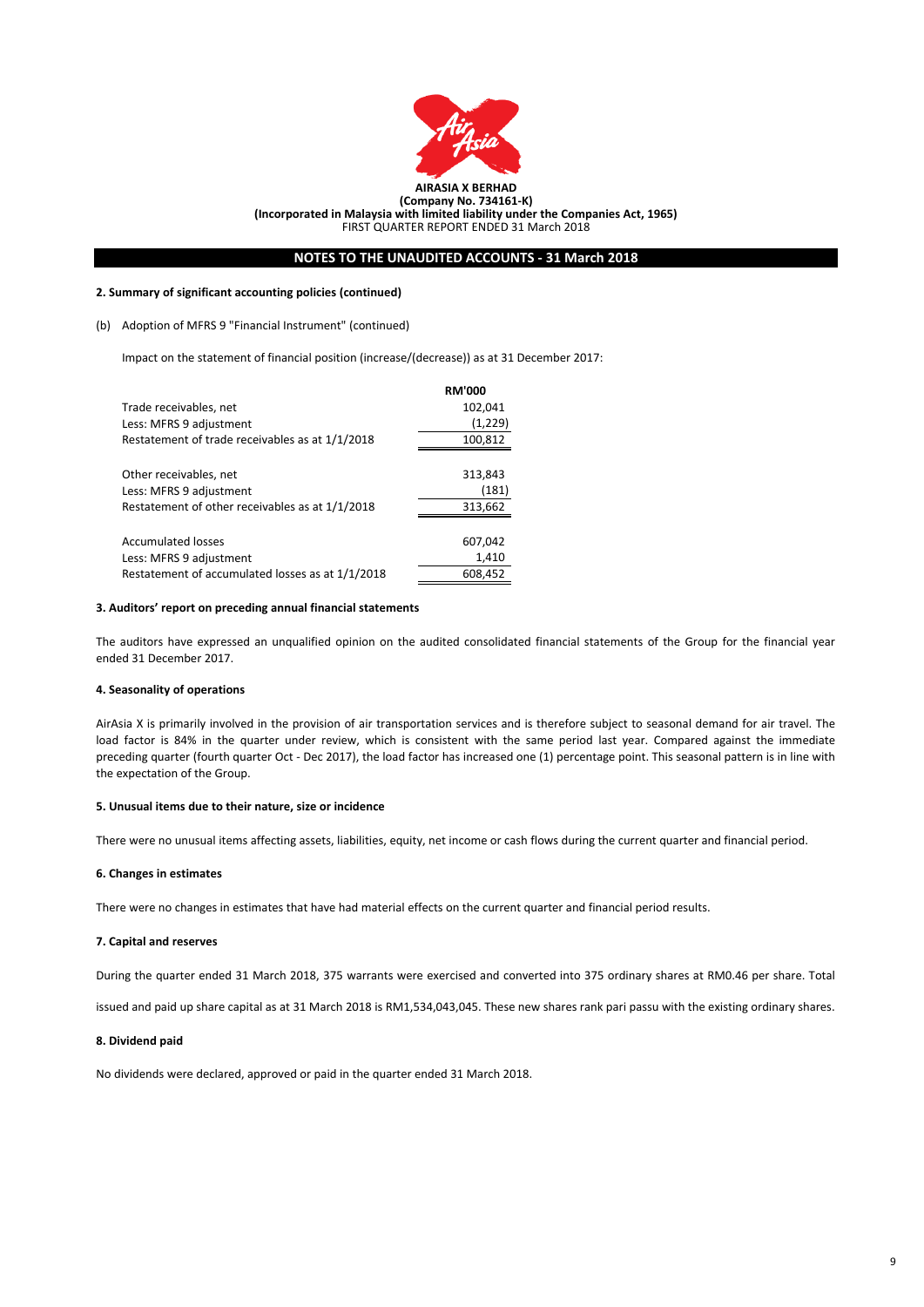

#### **9. Segment reporting**

Operating segments are reported in a manner consistent with the internal management reporting provided to the chief operating decision maker, which is the Group's Chief Executive Officer ("GCEO"). The GCEO considers the business from a geographical perspective. The operating segments have been identified by each Air Operator Certificate ("AOC") held under the AirAsia brand, and are categorised as Malaysia, Thailand and Indonesia.

The GCEO assesses the performance of the operating segments based on revenue and net operating profit.

Reconciliation to the reportable segments relates to the elimination of the associate companies.

The segment information provided to the GCEO for the reportable segments are as follows:

|                                                 | Malaysia<br><b>RM'000</b> | <b>Thailand</b><br><b>RM'000</b> | Indonesia<br><b>RM'000</b> | Elimination<br><b>Adjustments</b><br><b>RM'000</b> | <b>Total</b><br><b>RM'000</b> |
|-------------------------------------------------|---------------------------|----------------------------------|----------------------------|----------------------------------------------------|-------------------------------|
| Quarter/Period ended 31 March 2018              |                           |                                  |                            |                                                    |                               |
| Segment results                                 |                           |                                  |                            |                                                    |                               |
| Revenue                                         | 1,265,333                 | 400,165                          | 168,524                    | (110, 655)                                         | 1,723,367                     |
| Operating expenses                              |                           |                                  |                            |                                                    |                               |
| - Staff costs                                   | (109, 576)                | (34, 642)                        | (8, 450)                   |                                                    | (152, 668)                    |
| - Depreciation of property, plant and equipment | (27, 327)                 | (1,241)                          | (477)                      |                                                    | (29, 045)                     |
| - Aircraft fuel expenses                        | (470, 476)                | (111, 496)                       | (79, 837)                  |                                                    | (661,809)                     |
| - Maintenance and overhaul                      | (145, 930)                | (39,017)                         | (22, 241)                  | 40,805                                             | (166, 383)                    |
| - User charges and other related expenses       | (152,349)                 | (42,065)                         | (40, 059)                  |                                                    | (234, 473)                    |
| - Aircraft operating lease expenses             | (217, 217)                | (59, 456)                        | (34,903)                   | 75,126                                             | (236, 450)                    |
| - Other operating expenses                      | (87, 173)                 | (28,005)                         | (4,882)                    | (5, 276)                                           | (125, 336)                    |
| Other income                                    | 5,260                     | 5,021                            | 115                        |                                                    | 10,396                        |
| Operating profit/(loss)                         | 60,545                    | 89,264                           | (22, 210)                  |                                                    | 127,599                       |
| Finance income                                  | 5,026                     | 164                              | 22                         |                                                    | 5,212                         |
| Finance costs                                   | (7, 257)                  | (696)                            | (167)                      |                                                    | (8, 120)                      |
| Net operating profit/(loss)                     | 58,314                    | 88,732                           | (22, 355)                  | $\blacksquare$                                     | 124,691                       |
| Foreign exchange gains/(losses)                 | (11, 297)                 | (2,521)                          | 11,746                     |                                                    | (2,072)                       |
| Share of results of an associate                | 15,968                    |                                  |                            | (15,968)                                           |                               |
| Other losses                                    | (7,645)                   |                                  |                            |                                                    | (7,645)                       |
| Profit/(loss) before taxation                   | 55,340                    | 86,211                           | (10, 609)                  | (15, 968)                                          | 114,974                       |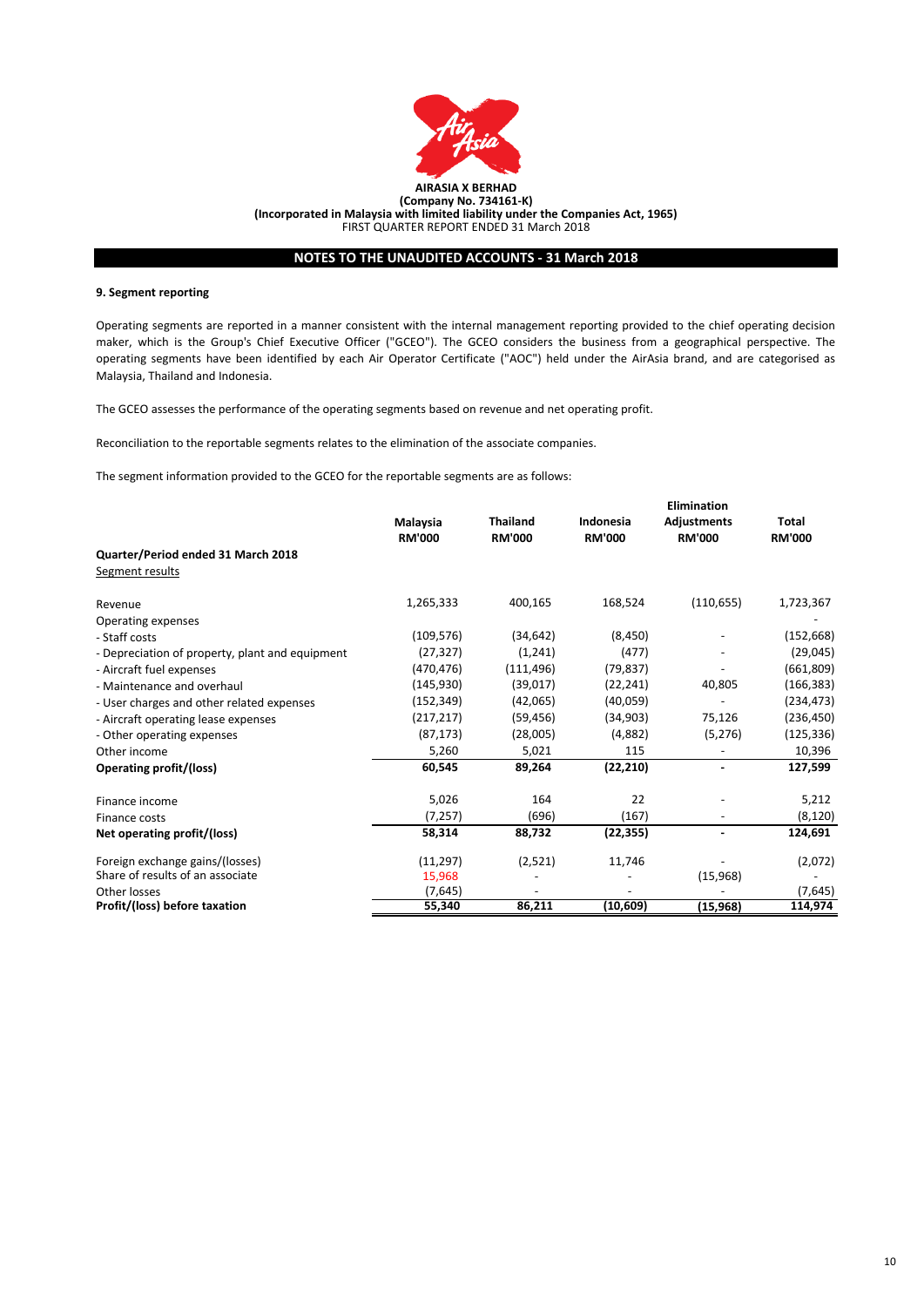

# **NOTES TO THE UNAUDITED ACCOUNTS - 31 March 2018**

**9. Segment reporting (continued)**

|                                                       |                           |                                  |                            | <b>Elimination</b>           |                        |  |
|-------------------------------------------------------|---------------------------|----------------------------------|----------------------------|------------------------------|------------------------|--|
|                                                       | Malaysia<br><b>RM'000</b> | <b>Thailand</b><br><b>RM'000</b> | Indonesia<br><b>RM'000</b> | Adjustments<br><b>RM'000</b> | Total<br><b>RM'000</b> |  |
| Quarter/Period ended 31 March 2017<br>Segment results |                           |                                  |                            |                              |                        |  |
| Revenue                                               | 1,180,727                 | 301,236                          | 112,735                    | (120, 286)                   | 1,474,412              |  |
| Operating expenses                                    |                           |                                  |                            |                              |                        |  |
| - Staff costs                                         | (104, 976)                | (31, 742)                        | (8,704)                    |                              | (145, 422)             |  |
| - Depreciation of property, plant and equipment       | (27, 013)                 | (1,042)                          | (525)                      |                              | (28, 580)              |  |
| - Aircraft fuel expenses                              | (377, 691)                | (87, 447)                        | (36, 365)                  |                              | (501,503)              |  |
| - Maintenance and overhaul                            | (174, 580)                | (39,206)                         | (25, 378)                  | 41,877                       | (197, 287)             |  |
| - User charges and other related expenses             | (123, 919)                | (42, 628)                        | (35,067)                   |                              | (201, 614)             |  |
| - Aircraft operating lease expenses                   | (242,931)                 | (61,007)                         | (36, 443)                  | 78,774                       | (261, 607)             |  |
| - Other operating expenses                            | (80, 604)                 | (22, 247)                        | (2,704)                    | (365)                        | (105, 920)             |  |
| Other income                                          | 1,538                     | 4,710                            | 515                        |                              | 6,763                  |  |
| Operating profit/(loss)                               | 50,551                    | 20,627                           | (31, 936)                  |                              | 39,242                 |  |
| Finance income                                        | 1,099                     | 74                               | 38                         |                              | 1,211                  |  |
| Finance costs                                         | (10,691)                  | (589)                            | (693)                      |                              | (11, 973)              |  |
| Net operating profit/(loss)                           | 40,959                    | 20,112                           | (32, 591)                  | $\blacksquare$               | 28,480                 |  |
| Foreign exchange (losses)/gains                       | 13,200                    | 1,757                            | (2, 251)                   |                              | 12,706                 |  |
| Other gains                                           | (22, 251)                 |                                  |                            |                              | (22,251)               |  |
| Profit/(Loss) before taxation                         | 31,908                    | 21,869                           | (34,842)                   |                              | 18,935                 |  |

a) Reconciliation of segment revenue to reported revenue:

|                                                           | <b>Quarter ended</b><br>31/03/2018<br><b>RM'000</b> | <b>Quarter ended</b><br>31/03/2017<br><b>RM'000</b> | <b>Period ended</b><br>31/03/2018<br><b>RM'000</b> | <b>Period ended</b><br>31/03/2017<br><b>RM'000</b> |
|-----------------------------------------------------------|-----------------------------------------------------|-----------------------------------------------------|----------------------------------------------------|----------------------------------------------------|
| Segment revenue                                           | 1,723,367                                           | 1.474.412                                           | 1,723,367                                          | 1,474,412                                          |
| Add: Inter-segment revenue                                | 110,655                                             | 120.286                                             | 110.655                                            | 120.286                                            |
| Less: Revenue from affiliates which were not consolidated | (568, 689)                                          | (413.971)                                           | (568, 689)                                         | (413, 971)                                         |
|                                                           | 1,265,333                                           | 1,180,727                                           | 1,265,333                                          | 1,180,727                                          |

b) Reconciliation of segment profit before taxation to reported profit before taxation:

|                                                        | <b>Quarter ended</b><br>31/03/2018<br><b>RM'000</b> | <b>Quarter ended</b><br>31/03/2017<br><b>RM'000</b> | Period ended<br>31/03/2018<br><b>RM'000</b> | <b>Period ended</b><br>31/03/2017<br><b>RM'000</b> |
|--------------------------------------------------------|-----------------------------------------------------|-----------------------------------------------------|---------------------------------------------|----------------------------------------------------|
| Segment profit before taxation                         | 114.974                                             | 18.935                                              | 114.974                                     | 18,935                                             |
| Add: (Revenue)/Expenses from affiliates which were not |                                                     |                                                     |                                             |                                                    |
| consolidated                                           | (59.634)                                            | 12.973                                              | (59.634)                                    | 12.973                                             |
|                                                        | 55,340                                              | 31.908                                              | 55,340                                      | 31,908                                             |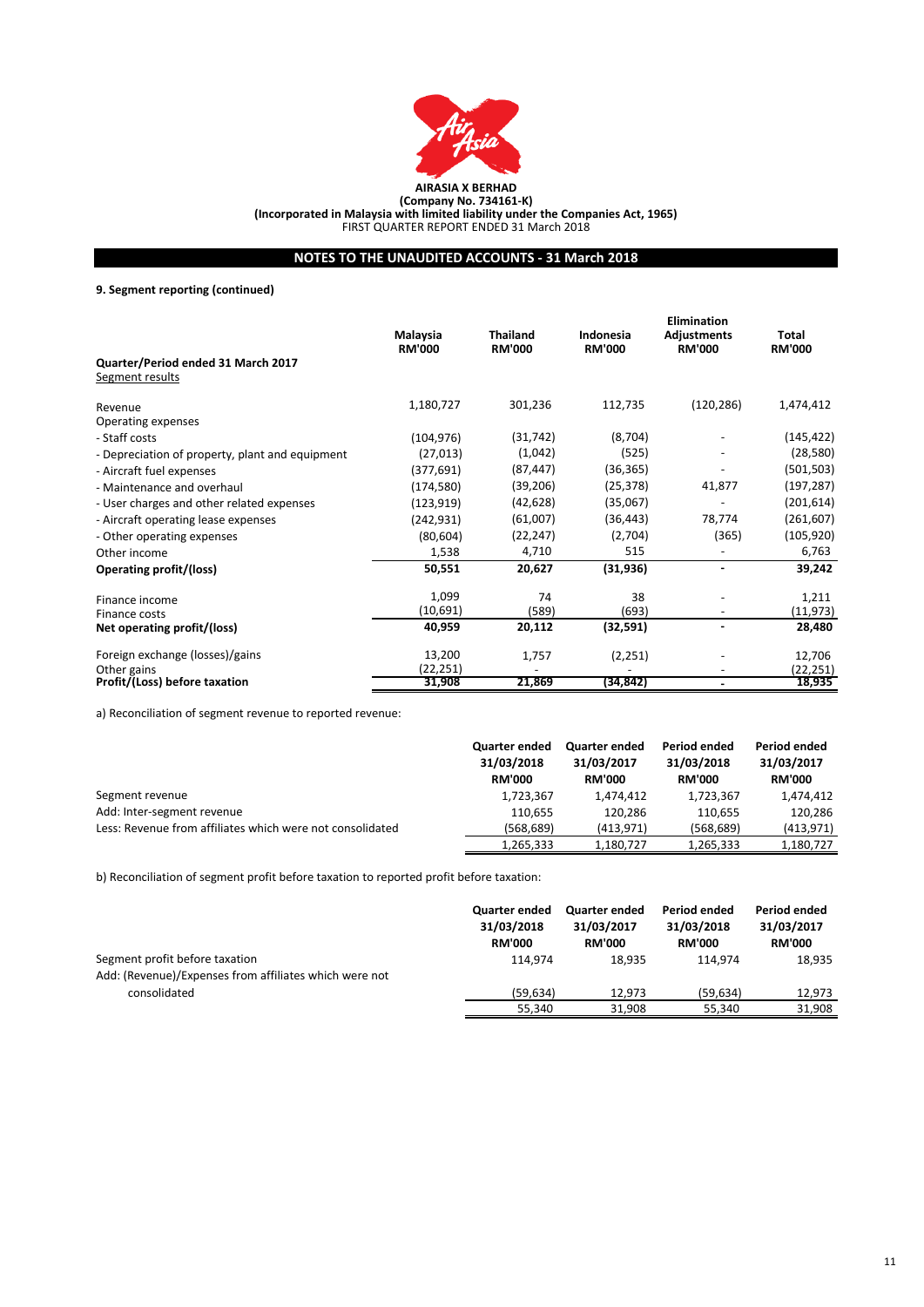

# **NOTES TO THE UNAUDITED ACCOUNTS - 31 March 2018**

**10. Revenue**

|                                 |                                              | <b>INDIVIDUAL QUARTER</b>                           |                                             | <b>CUMULATIVE</b>                           |
|---------------------------------|----------------------------------------------|-----------------------------------------------------|---------------------------------------------|---------------------------------------------|
|                                 | Quarter ended<br>31/03/2018<br><b>RM'000</b> | <b>Quarter ended</b><br>31/03/2017<br><b>RM'000</b> | Period ended<br>31/03/2018<br><b>RM'000</b> | Period ended<br>31/03/2017<br><b>RM'000</b> |
| Scheduled flights *             | 836,514                                      | 762,183                                             | 836,514                                     | 762,183                                     |
| Charter flights                 | 50,050                                       | 56,014                                              | 50,050                                      | 56,014                                      |
| Freight services                | 43,091                                       | 32,782                                              | 43,091                                      | 32,782                                      |
| Ancillary revenue **            | 224.007                                      | 208.874                                             | 224,007                                     | 208,874                                     |
| Aircraft operating lease income | 110,655                                      | 120,286                                             | 110,655                                     | 120,286                                     |
| Management fees                 | 1.016                                        | 588                                                 | 1.016                                       | 588                                         |
|                                 | 1,265,333                                    | 1,180,727                                           | 1,265,333                                   | 1,180,727                                   |

\* Scheduled flights for the current quarter has netted-off the commission of RM885k on loyalty program in compliance with MFRS 15.

\*\* Ancillary revenue includes assigned seat, cancellation, documentation and other fees, and the on-board sale of meals and merchandise.

## **11. Staff cost**

|                                         | <b>INDIVIDUAL QUARTER</b>                           |                                                     | <b>CUMULATIVE</b>                           |                                                    |
|-----------------------------------------|-----------------------------------------------------|-----------------------------------------------------|---------------------------------------------|----------------------------------------------------|
|                                         | <b>Quarter ended</b><br>31/03/2018<br><b>RM'000</b> | <b>Quarter ended</b><br>31/03/2017<br><b>RM'000</b> | Period ended<br>31/03/2018<br><b>RM'000</b> | <b>Period ended</b><br>31/03/2017<br><b>RM'000</b> |
| Wages, salaries, bonuses and allowances | 100,395                                             | 92,333                                              | 100,395                                     | 92,333                                             |
| Defined contribution retirement plan    | 9.181                                               | 12.564                                              | 9.181                                       | 12.564                                             |
| Share option expense                    | $\overline{\phantom{a}}$                            | 79                                                  | $\overline{\phantom{a}}$                    | 79                                                 |
|                                         | 109.576                                             | 104.976                                             | 109.576                                     | 104,976                                            |

## **12. Other income**

|                                  |                                              | <b>INDIVIDUAL QUARTER</b>                    |                                                    | <b>CUMULATIVE</b>                                  |
|----------------------------------|----------------------------------------------|----------------------------------------------|----------------------------------------------------|----------------------------------------------------|
|                                  | Quarter ended<br>31/03/2018<br><b>RM'000</b> | Quarter ended<br>31/03/2017<br><b>RM'000</b> | <b>Period ended</b><br>31/03/2018<br><b>RM'000</b> | <b>Period ended</b><br>31/03/2017<br><b>RM'000</b> |
| Commission income from insurance | 1,235                                        | 1,190                                        | 1,235                                              | 1,190                                              |
| <b>Others</b>                    | 4.025                                        | 348                                          | 4.025                                              | 348                                                |
|                                  | 5,260                                        | 1,538                                        | 5,260                                              | 1,538                                              |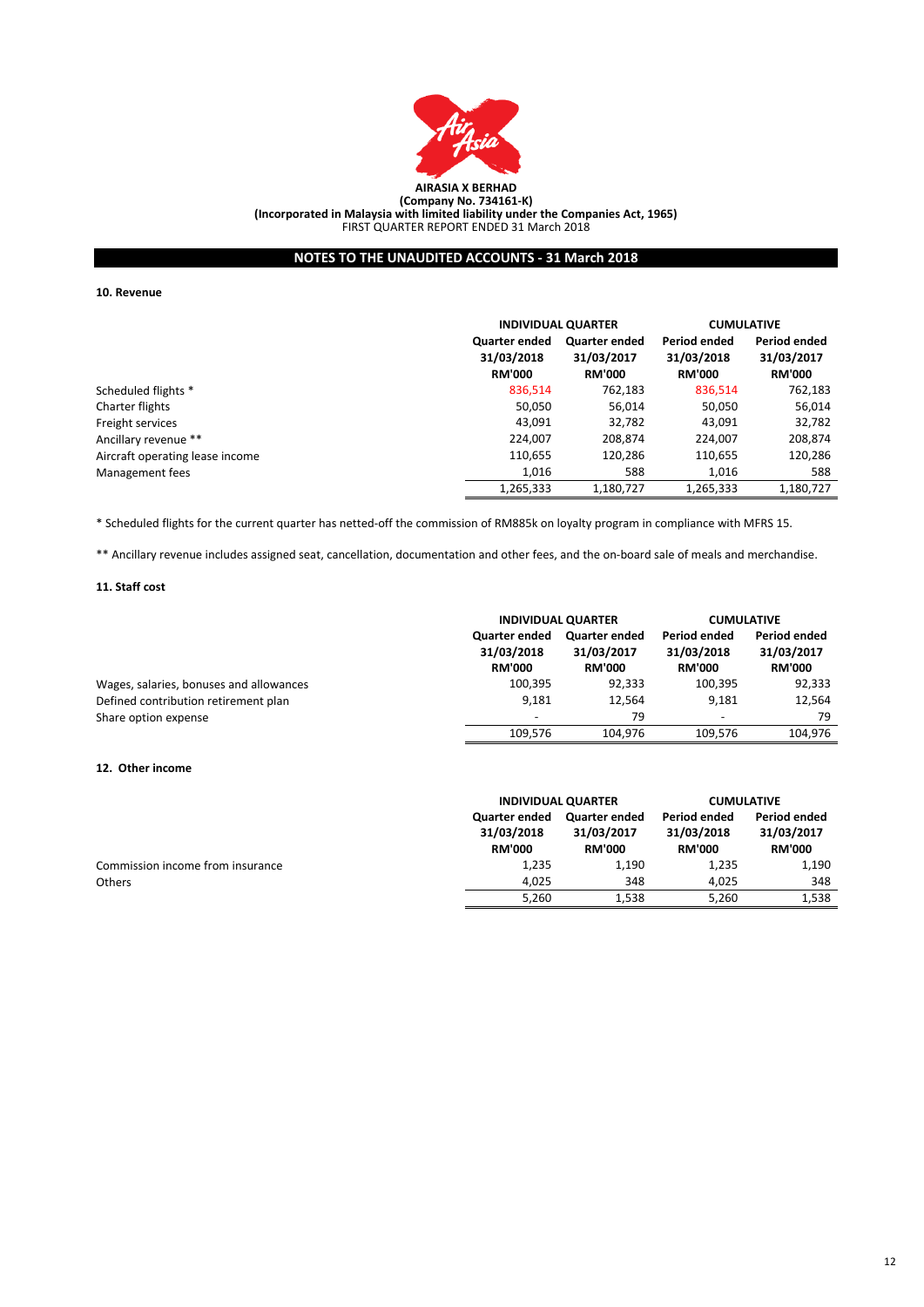

# **NOTES TO THE UNAUDITED ACCOUNTS - 31 March 2018**

**13. Finance income/(costs)**

|                                                 | <b>INDIVIDUAL QUARTER</b>                    |                                              | <b>CUMULATIVE</b>                                  |                                                    |
|-------------------------------------------------|----------------------------------------------|----------------------------------------------|----------------------------------------------------|----------------------------------------------------|
|                                                 | Quarter ended<br>31/03/2018<br><b>RM'000</b> | Quarter ended<br>31/03/2017<br><b>RM'000</b> | <b>Period ended</b><br>31/03/2018<br><b>RM'000</b> | <b>Period ended</b><br>31/03/2017<br><b>RM'000</b> |
| <b>Finance income:</b>                          |                                              |                                              |                                                    |                                                    |
| Interest income on deposits with licensed banks | 1,716                                        | 1,099                                        | 1,716                                              | 1,099                                              |
| Other interest income                           | 3,310                                        |                                              | 3,310                                              | $\overline{\phantom{0}}$                           |
|                                                 | 5,026                                        | 1,099                                        | 5,026                                              | 1,099                                              |
| <b>Finance costs:</b>                           |                                              |                                              |                                                    |                                                    |
| Interest expense on bank borrowings             | (7, 140)                                     | (9, 444)                                     | (7, 140)                                           | (9, 444)                                           |
| Bank facilities and other charges               | (117)                                        | (1, 247)                                     | (117)                                              | (1, 247)                                           |
|                                                 | (7, 257)                                     | (10,691)                                     | (7, 257)                                           | (10,691)                                           |
| Foreign exchange gains/(losses)                 |                                              |                                              |                                                    |                                                    |
| Realized                                        | (3,672)                                      | 7,049                                        | (3,672)                                            | 7,049                                              |
| Unrealized                                      | (7,625)                                      | 6,151                                        | (7,625)                                            | 6,151                                              |
|                                                 | (11, 297)                                    | 13,200                                       | (11, 297)                                          | 13,200                                             |

## **14. Taxation**

The explanation of the relationship between taxation and profit before taxation is as follows:

|                                                       | <b>INDIVIDUAL QUARTER</b> |                      | <b>CUMULATIVE</b>        |                        |
|-------------------------------------------------------|---------------------------|----------------------|--------------------------|------------------------|
|                                                       | Quarter ended             | <b>Quarter ended</b> | <b>Period ended</b>      | <b>Period ended</b>    |
|                                                       | 31/03/2018                | 31/03/2017           | 31/03/2018               | 31/03/2017<br>Restated |
|                                                       | <b>RM'000</b>             | <b>RM'000</b>        | <b>RM'000</b>            | <b>RM'000</b>          |
| Profit before tax                                     | 55,340                    | 31,908               | 55.340                   | 31,908                 |
| Tax calculated at Malaysian statutory tax rate of 24% |                           |                      |                          |                        |
| (2016:24%)                                            | 13,282                    | 7,658                | 13,282                   | 7,658                  |
| Tax effects:                                          |                           |                      |                          |                        |
| - underprovision of prior year tax                    |                           | 1,182                |                          | 1,182                  |
| - expenses not deductible for tax purposes            | 560                       | 14,565               | 560                      | 14,565                 |
| - income not subject to tax                           |                           | (1,833)              | $\overline{\phantom{a}}$ | (1,833)                |
| Taxation                                              | 13.842                    | 21.572               | 13.842                   | 21,572                 |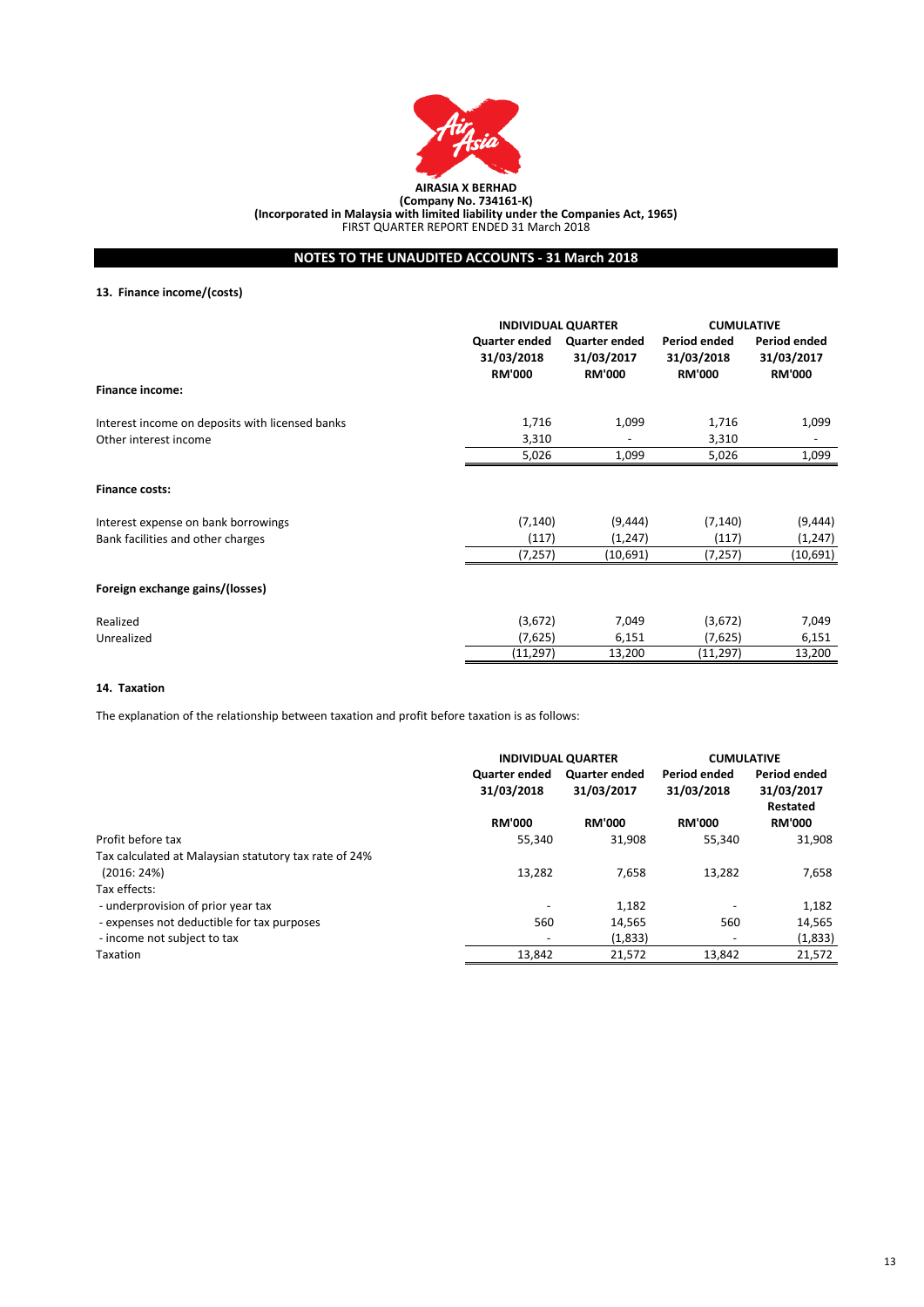

# **NOTES TO THE UNAUDITED ACCOUNTS - 31 March 2018**

#### **15. Property, plant and equipment**

#### (a) Acquisition and disposal

During the quarter ended 31 March 2018, the Group acquired property, plant and equipment amounting to RM974k (quarter ended 31 March 2017: RM13.2 million).

During the quarter ended 31 March 2018, proceeds from disposal of property, plant and equipment amounted to RM100k (quarter ended 31 March 2017: RM Nil).

## (b) Write-off

During the quarter ended 31 March 2018, there was no write-off of property, plant and equipment (quarter ended 31 March 2017: RM Nil).

#### **16. Other deposits and prepayments**

Other deposits and prepayments include deposits paid to lessors for leased aircraft, funds placed with lessors in respect of maintenance of the leased aircraft, and prepayments for lease of aircraft and maintenance of aircraft and engines . These prepayments and deposits are denominated in USD.

## **17. Investment in an associate**

|                                          | As at<br>31/03/2018<br><b>RM'000</b> | As at<br>31/12/2017<br><b>RM'000</b> |
|------------------------------------------|--------------------------------------|--------------------------------------|
| Unquoted investments, at cost            | 20,018                               | 20,018                               |
| Group's share of post-acquisition losses | (4,050)                              | (20, 018)                            |
|                                          | 15,968                               | $\overline{\phantom{a}}$             |

The details of the associate is as follows:-

|                            | Group effective equity interest |            |            |                  |
|----------------------------|---------------------------------|------------|------------|------------------|
|                            | Country of                      | 31/03/2018 | 31/12/2017 | <b>Principal</b> |
| Name                       | Incorporation                   | %          | %          | activity         |
|                            |                                 |            |            | Commercial air   |
| Thai AAX Co., Ltd ("TAAX") | Thailand                        | 49%        | 49%        | transport        |
|                            |                                 |            |            | services         |

TAAX recorded a net profit of THB693 million (equivalent to RM86.1 million) in the current quarter (quarter ended 31 March 2017: THB173 million (equivalent to RM21.8 million)), out of which RM16.0 million (quarter ended 31 March 2017: RM nil) is equity accounted in the AAX's income statement. In accordance to MFRS 128, any profits will only be recognised when its shares of the profits equals the share of losses previously not recognised.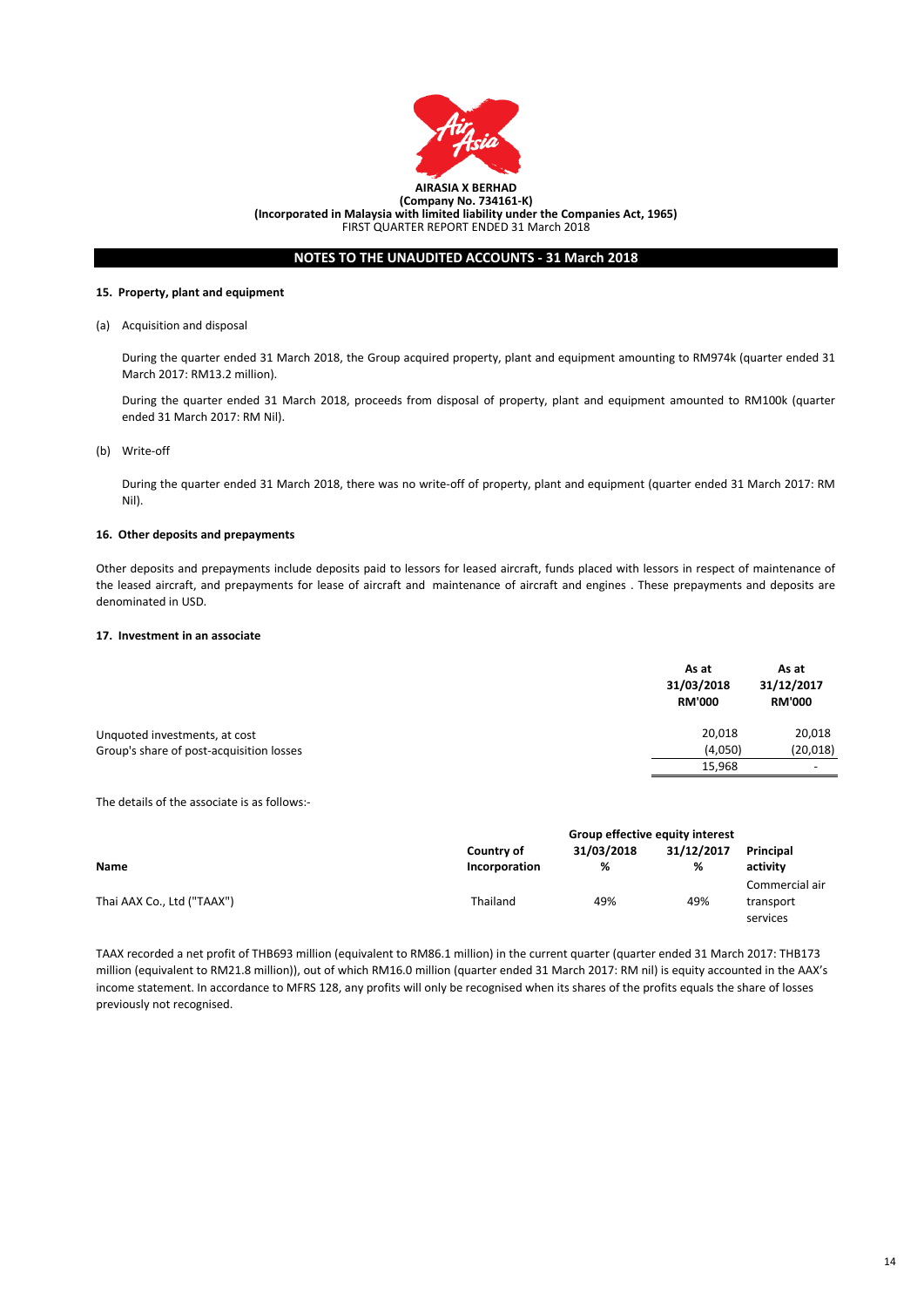

**(Incorporated in Malaysia with limited liability under the Companies Act, 1965)**

FIRST QUARTER REPORT ENDED 31 March 2018

# **NOTES TO THE UNAUDITED ACCOUNTS - 31 March 2018**

**18. Investment in a joint venture**

|                                          | As at<br>31/03/2018<br><b>RM'000</b> | As at<br>31/12/2017<br><b>RM'000</b> |
|------------------------------------------|--------------------------------------|--------------------------------------|
| Unquoted investments, at cost            | 53,888                               | 53,888                               |
| Group's share of post-acquisition losses | (53,888)                             | (53,888)                             |
|                                          | $\overline{\phantom{0}}$             | $\overline{\phantom{0}}$             |

The details of the joint venture is as follows:-

|                                      | Group effective equity interest |            |            |                |
|--------------------------------------|---------------------------------|------------|------------|----------------|
|                                      | Country of                      | 31/03/2018 | 31/12/2017 | Principal      |
| <b>Name</b>                          | Incorporation                   | ℅          | %          | activity       |
|                                      |                                 |            |            | Commercial air |
| PT. Indonesia AirAsia Extra ("IAAX") | Indonesia                       | 49%        | 49%        | transport      |
|                                      |                                 |            |            | services       |

The Group has discontinued the recognition of its share of losses incurred by IAAX as the Group's interests had been reduced to zero. The Group's share of loss of IAAX for the current financial quarter, which have not been equity accounted for, amounted to RM1.9 million (31 March 2017: loss of RM17.1 million). As at 31 March 2018, the unrecognised amount of the Group's share of loss of IAAX which have not been equity accounted for amounted to RM60.0 million (31 March 2017: RM44.5 million).

## **19. Receivables and prepayments**

|                                                | As at<br>31/03/2018 | As at<br>31/12/2017<br>Restated |
|------------------------------------------------|---------------------|---------------------------------|
|                                                | <b>RM'000</b>       | <b>RM'000</b>                   |
| Trade receivables                              | 128,235             | 159,130                         |
| Less: Allowance for impairment of receivables  | (55, 967)           | (58, 318)                       |
|                                                | 72,268              | 100,812                         |
| Other receivables                              | 329,501             | 331,338                         |
| Less : Allowance for impairment of receivables | (17, 484)           | (17, 676)                       |
|                                                | 312,017             | 313,662                         |
| Deposits                                       | 28,235              | 26,804                          |
| Prepayments                                    | 78,201              | 94,700                          |
|                                                | 490,721             | 535,978                         |

## **20. Deposits, cash and bank balances**

For the purpose of the statement of cash flows, cash and cash equivalents include the following:

|                                                  | As at<br>31/03/2018<br><b>RM'000</b> | As at<br>31/12/2017<br><b>RM'000</b> |
|--------------------------------------------------|--------------------------------------|--------------------------------------|
| Cash and bank balances                           | 330,360                              | 287,875                              |
| Deposits with licensed banks                     | 137.843                              | 144,800                              |
|                                                  | 468.203                              | 432,675                              |
| Bank balances and deposits pledged as securities | (42,061)                             | (41, 228)                            |
| Cash and cash equivalents                        | 426.142                              | 391,447                              |

**As at**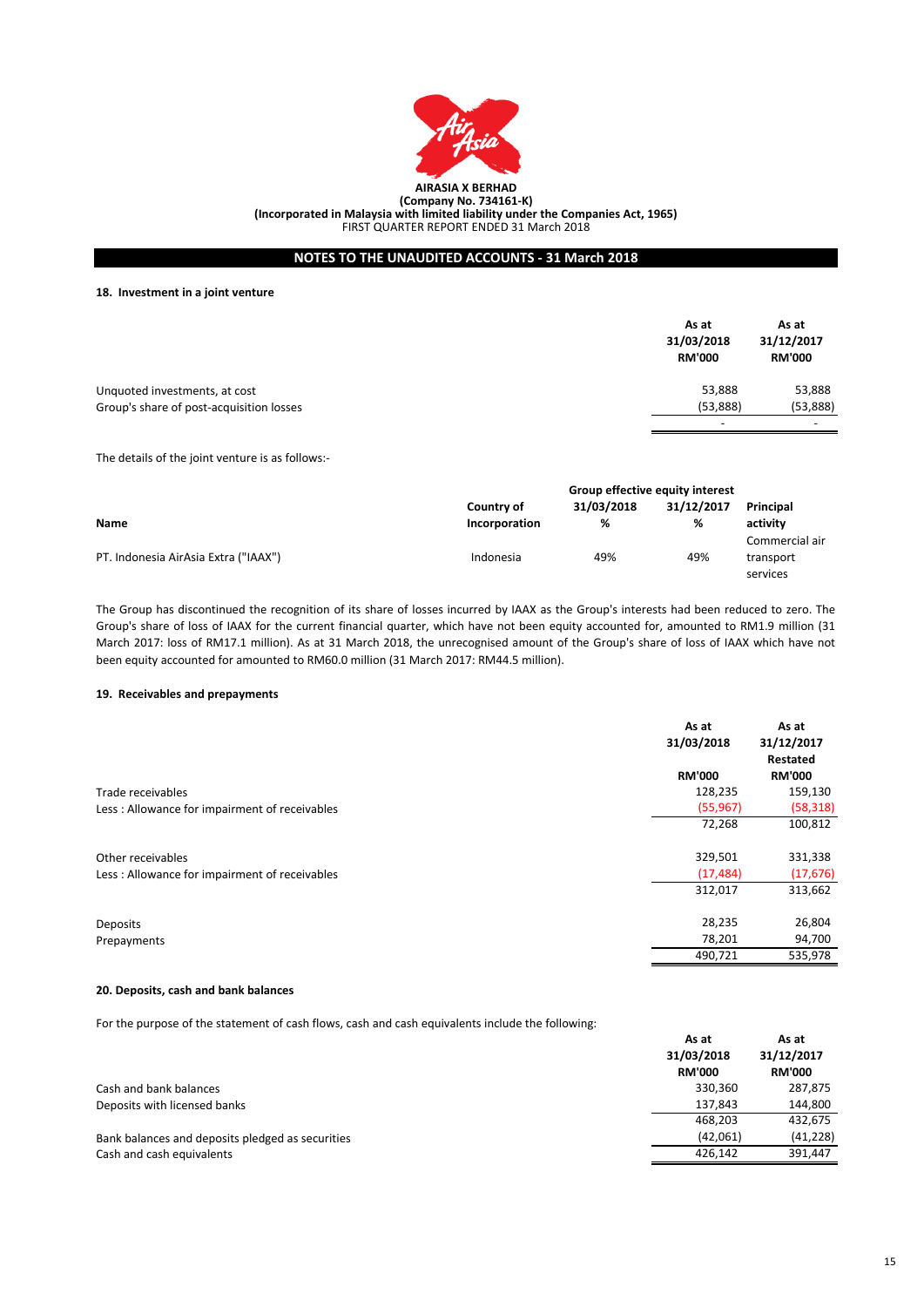

#### **21. Derivative Financial Instruments**

The fair value of derivative financial instruments is determined in accordance with MFRS9 "Financial Instruments: Recognition and Measurement".

(a) Fuel hedging

As at 31 March 2018, outstanding number of barrels of Brent and fuel derivative contracts was 200,986 barrels (2016: 2,613,274 barrels).

(b) Forward foreign exchange contracts

As at 31 March 2018, the Group has entered into forward foreign exchange contracts to hedge against its US dollar liabilities.

## **22. Trade and other payables**

|                                | As at<br>31/03/2018<br><b>RM'000</b> | As at<br>31/12/2017<br><b>RM'000</b> |
|--------------------------------|--------------------------------------|--------------------------------------|
| Non-current:                   |                                      |                                      |
| Aircraft maintenance provision | 773,330                              | 789,043                              |
| Other deposits                 | 93,909                               | 93,273                               |
|                                | 867,239                              | 882,316                              |
| Current:                       |                                      |                                      |
| Trade payables                 | 281,487                              | 222,506                              |
| Other payables and accruals    | 908,093                              | 941,624                              |
|                                | 1,189,580                            | 1,164,130                            |

Included in other payables and accruals are operational expenses, passenger service charges payable to airport authorities and deferred lease income.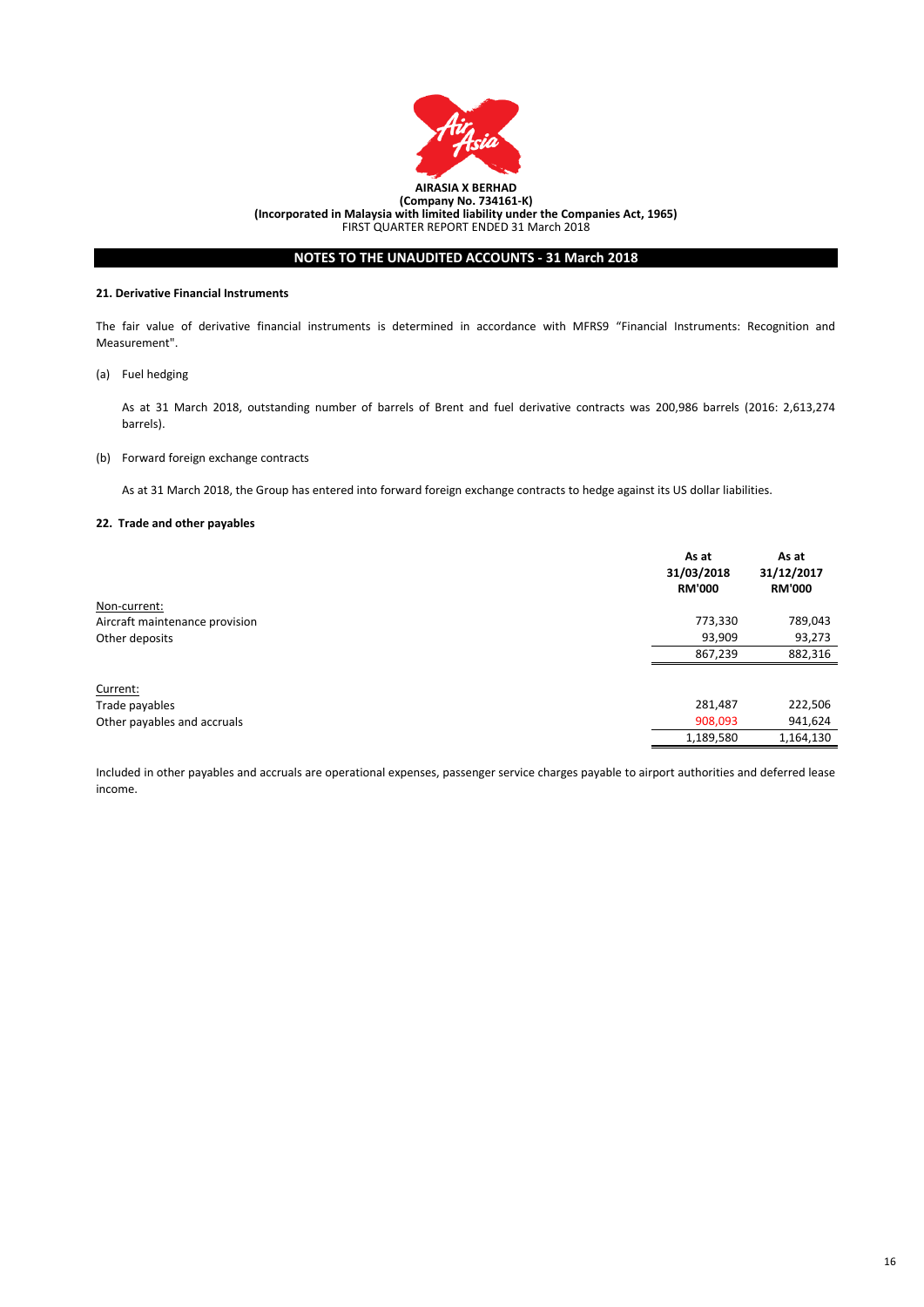

**(Incorporated in Malaysia with limited liability under the Companies Act, 1965)**

FIRST QUARTER REPORT ENDED 31 March 2018

# **NOTES TO THE UNAUDITED ACCOUNTS - 31 March 2018**

**23. Borrowings**

|                                                   | As at<br>31/03/2018<br><b>RM'000</b> | As at<br>31/12/2017<br><b>RM'000</b> |
|---------------------------------------------------|--------------------------------------|--------------------------------------|
| Current                                           |                                      |                                      |
| Secured:                                          |                                      |                                      |
| - Term loans                                      | 179,212                              | 188,501                              |
| - Hire purchase                                   | 23                                   | 27                                   |
|                                                   | 179,235                              | 188,528                              |
| Non-current                                       |                                      |                                      |
| Secured:                                          |                                      |                                      |
| - Term loans                                      | 595,404                              | 673,392                              |
| - Hire purchase                                   | 42                                   | 50                                   |
|                                                   | 595,446                              | 673,442                              |
| <b>Total borrowings</b>                           | 774,681                              | 861,970                              |
| The currency profile of borrowings is as follows: | $A - A$                              | $A - A$                              |

|                  | As at<br>31/03/2018<br><b>RM'000</b> | As at<br>31/12/2017<br><b>RM'000</b> |
|------------------|--------------------------------------|--------------------------------------|
| Ringgit Malaysia | 65                                   | 77                                   |
| US Dollar        | 774.616                              | 861,893                              |
|                  | 774,681                              | 861,970                              |

The Group's and Company's borrowings are repayable as follows:

|                                              | As at<br>31/03/2018<br><b>RM'000</b> | As at<br>31/12/2017<br><b>RM'000</b> |
|----------------------------------------------|--------------------------------------|--------------------------------------|
| Not later than 1 year                        | 179,235                              | 188,528                              |
| Later than 1 year and not later than 5 years | 469.258                              | 526,744                              |
| Later than 5 years                           | 126.188                              | 146,698                              |
|                                              | 774.681                              | 861,970                              |

## **24. Profit per share**

Basic profit per share

Basic profit per share is calculated by dividing the net profit for the quarter/financial period by the weighted average number of ordinary shares in issue during the quarter/financial period.

|                                                                 | <b>INDIVIDUAL QUARTER</b>          |                                    | <b>CUMULATIVE</b>                 |                            |
|-----------------------------------------------------------------|------------------------------------|------------------------------------|-----------------------------------|----------------------------|
|                                                                 | <b>Quarter ended</b><br>31/03/2018 | <b>Quarter Ended</b><br>31/03/2017 | <b>Period ended</b><br>31/03/2018 | Period ended<br>31/03/2017 |
| Net profit for the individual quarter/financial period (RM'000) | 41.498                             | 10.336                             | 41.498                            | 10.336                     |
| Weighted average number of ordinary shares in issue ('000)      | 4.148.148                          | 4.148.148                          | 4.148.148                         | 4.148.148.00               |
| Profit per share (sen)                                          | 1.0                                | 0.2                                | 1.0                               | 0.2                        |

#### **25. Post balance sheet events**

There is no material event noted subsequent to the balance sheet date until the date of this report.

## **26. Contingent assets and contingent liabilities**

As at the date of this report, the Group does not have any contingent assets or contingent liabilities.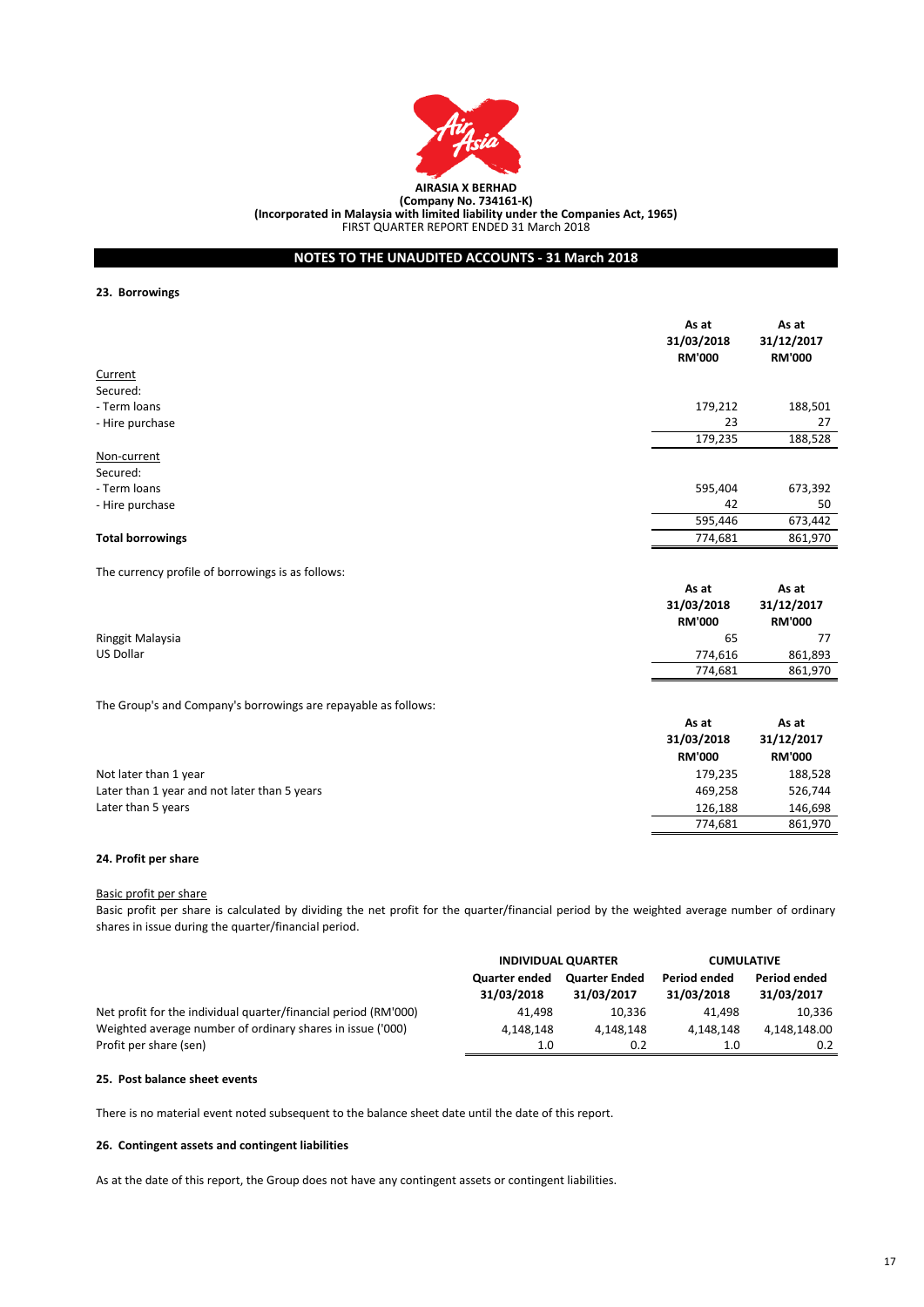

FIRST QUARTER REPORT ENDED 31 March 2018

# **NOTES TO THE UNAUDITED ACCOUNTS - 31 March 2018**

## **27. Capital commitments outstanding not provided for in the interim financial report**

(a) Capital commitments not provided for in the financial statements are as follows:-

|                   | As at<br>31/03/2018<br><b>RM'000</b> | As at<br>31/12/2017<br><b>RM'000</b> |
|-------------------|--------------------------------------|--------------------------------------|
| Aircraft purchase | 102,557,869                          | 107,873,854                          |
|                   |                                      |                                      |

## (b) Non-cancellable operating leases

The future minimum lease payments and sublease receipts under non-cancellable operating leases are as follows:-

|                                  | As at<br>31/03/2018<br><b>RM'000</b> | As at<br>31/12/2017<br><b>RM'000</b> |
|----------------------------------|--------------------------------------|--------------------------------------|
| Future minimum lease payments    | 6,996,958                            | 7,591,532                            |
| Future minimum sublease receipts | 1,839,696                            | 2,006,436                            |

## **28. Significant related parties transactions**

Details of the relationships and transactions between AirAsia X and its significant related parties are as described below.

| Name of companies                                                       | Relationship                                                 |
|-------------------------------------------------------------------------|--------------------------------------------------------------|
| Thai AirAsia X Co Ltd ("TAAX")                                          | Associate                                                    |
| PT Indonesia AirAsia Extra ("IAAX")                                     | Joint Venture                                                |
| AirAsia Berhad ("AAB")                                                  | Shareholder of the Company for which there is no control,    |
|                                                                         | significant influence or joint control, and common Directors |
|                                                                         | and shareholders                                             |
| Caterhamiet Global Ltd ("CJG")                                          | Common Directors and shareholders                            |
| Thai AirAsia Co., Ltd ("TAA")                                           | <b>Common Directors and shareholders</b>                     |
| PT Indonesia AirAsia ("IAA")                                            | <b>Common Directors and shareholders</b>                     |
| AirAsia Japan Co., Ltd ("AAJ")                                          | <b>Common Directors and shareholders</b>                     |
| Philippines AirAsia Inc. (formerly known as "Zest Airway Inc.") ("AAZ") | Common Directors and shareholders                            |
| AirAsia Global Shared Services Sdn Bhd ("AGSS")                         | Common Directors and shareholders                            |
| Rokki Sdn Bhd (formerly known as Tune Box Sdn Bhd) ("Rokki")            | Common Directors and shareholders                            |
| Tune Insurance Malaysia Berhad ("TIMB")                                 | Common Directors and shareholders                            |
| Yummy Kitchen Sdn Bhd ("Yummy Kitchen")                                 | <b>Common Directors and shareholders</b>                     |
| Ground Team Red Sdn Bhd ("GTR")                                         | <b>Common Directors and shareholders</b>                     |
| AirAsia (India) Pvt Ltd ("AAI")                                         | <b>Common Directors and shareholders</b>                     |

These following items have been included in the income statement:

|                                                       | <b>INDIVIDUAL QUARTER</b>                           |                                                     | <b>CUMULATIVE</b>                                  |                                             |
|-------------------------------------------------------|-----------------------------------------------------|-----------------------------------------------------|----------------------------------------------------|---------------------------------------------|
|                                                       | <b>Quarter ended</b><br>31/03/2018<br><b>RM'000</b> | <b>Quarter Ended</b><br>31/03/2017<br><b>RM'000</b> | <b>Period ended</b><br>31/03/2018<br><b>RM'000</b> | Period ended<br>31/03/2017<br><b>RM'000</b> |
| <b>TAAX</b>                                           |                                                     |                                                     |                                                    |                                             |
| - Aircraft operating lease income for leased aircraft | 83.945                                              | 91.136                                              | 83.945                                             | 91,136                                      |
| - Net operational services charged to TAAX            | 7,065                                               | 7.234                                               | 7.065                                              | 7.234                                       |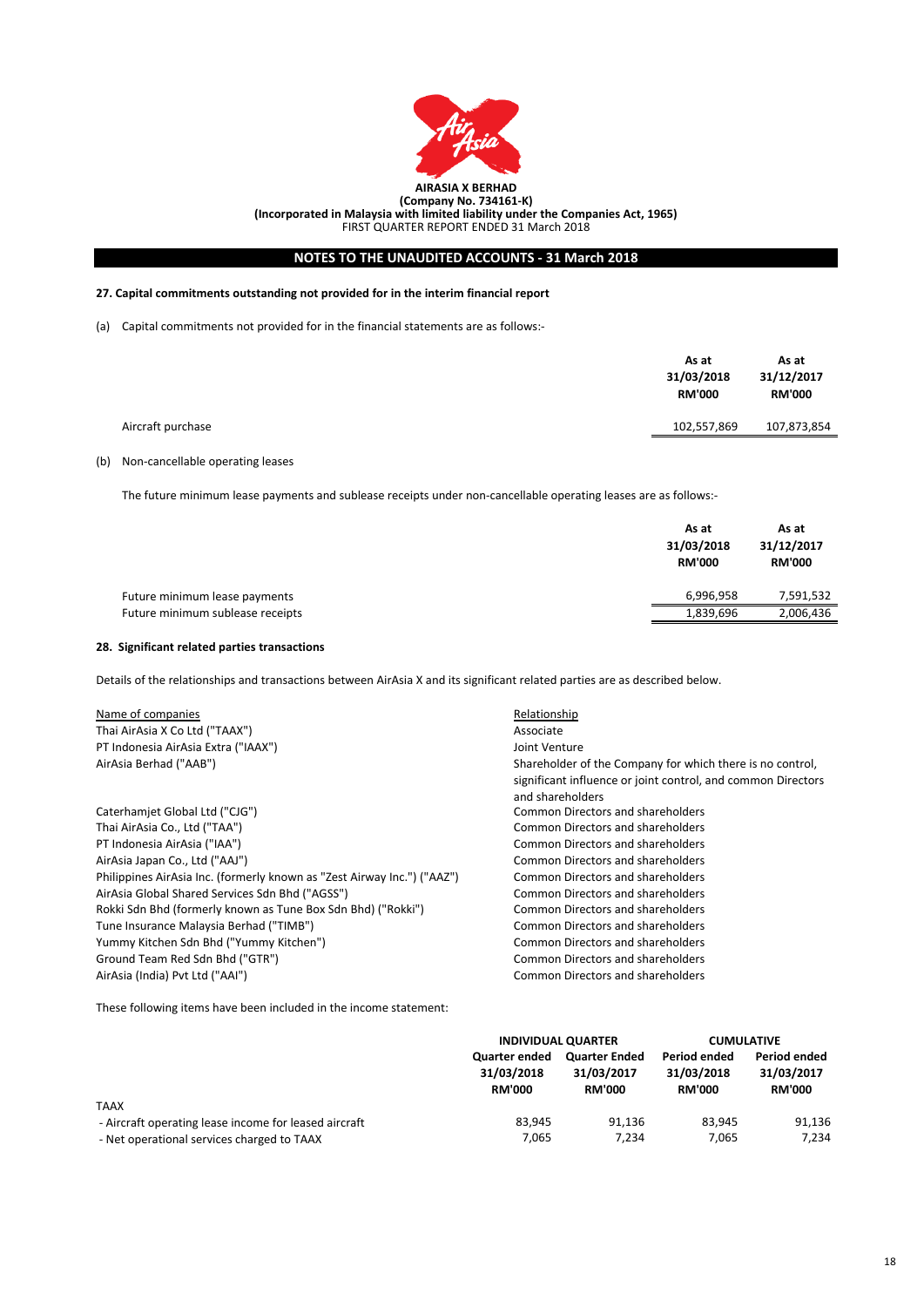

# **NOTES TO THE UNAUDITED ACCOUNTS - 31 March 2018**

# **28. Significant related parties transactions (continued)**

|                                                           | <b>INDIVIDUAL QUARTER</b>                    |                                                     | <b>CUMULATIVE</b>                           |                                             |
|-----------------------------------------------------------|----------------------------------------------|-----------------------------------------------------|---------------------------------------------|---------------------------------------------|
|                                                           | Quarter ended<br>31/03/2018<br><b>RM'000</b> | <b>Quarter Ended</b><br>31/03/2017<br><b>RM'000</b> | Period ended<br>31/03/2018<br><b>RM'000</b> | Period ended<br>31/03/2017<br><b>RM'000</b> |
| <b>IAAX</b>                                               |                                              |                                                     |                                             |                                             |
| - Aircraft operating lease income for leased aircraft     | 26,710                                       | 29,150                                              | 26,710                                      | 29,150                                      |
| - Net operational services charged to IAAX                | 2,095                                        | 2,148                                               | 2,095                                       | 2,148                                       |
| AAB                                                       |                                              |                                                     |                                             |                                             |
| - Brand license fee                                       | (5,699)                                      | (5, 410)                                            | (5,699)                                     | (5, 410)                                    |
| - Lounge services                                         | 441                                          | 166                                                 | 441                                         | 166                                         |
| - Net operational services charged from AAB               | (9,328)                                      | (11, 822)                                           | (9,328)                                     | (11, 822)                                   |
| CJG                                                       |                                              |                                                     |                                             |                                             |
| - Charter air travel services                             |                                              | (2,780)                                             |                                             | (2,780)                                     |
| <b>TAA</b>                                                |                                              |                                                     |                                             |                                             |
| - Net operational services charged to TAA                 | 104                                          | 233                                                 | 104                                         | 233                                         |
| IAA                                                       |                                              |                                                     |                                             |                                             |
| - Net operational services charged (from)/to IAA          | (222)                                        | 6                                                   | (222)                                       | 6                                           |
| AAJ                                                       |                                              |                                                     |                                             |                                             |
| - Net operational services charged (from)/to AAJ          | (1,208)                                      | 24                                                  | (1,208)                                     | 24                                          |
| AAZ                                                       |                                              |                                                     |                                             |                                             |
| - Net operational services charged to AAZ                 | 2,121                                        | 259                                                 | 2,121                                       | 259                                         |
| AGSS                                                      |                                              |                                                     |                                             |                                             |
| - Provision of shared services                            | (568)                                        | (934)                                               | (568)                                       | (934)                                       |
| - Net operational services charged from AGSS              | (498)                                        |                                                     | (498)                                       |                                             |
| Rokki                                                     |                                              |                                                     |                                             |                                             |
| - In-flight entertainment system and software expenses    | (915)                                        | (980)                                               | (915)                                       | (980)                                       |
| <b>TIMB</b>                                               |                                              |                                                     |                                             |                                             |
| - Commission received/ receivable on travel insurance     | 798                                          | 450                                                 | 798                                         | 450                                         |
| - Premium collected on behalf of TIMB on travel insurance | (3, 193)                                     | (1,799)                                             | (3, 193)                                    | (1,799)                                     |
| - Net operational services charged from TIMB              | (1)                                          |                                                     | (1)                                         |                                             |
| Yummy Kitchen                                             |                                              |                                                     |                                             |                                             |
| - Provision of food catering services                     | (473)                                        | (318)                                               | (473)                                       | (318)                                       |
| <b>GTR</b>                                                |                                              |                                                     |                                             |                                             |
| - Ground handling services                                | (5,502)                                      |                                                     | (5,502)                                     |                                             |
| - Net operational services charged from GTR               | (1, 388)                                     |                                                     | (1, 388)                                    |                                             |
| AAI                                                       |                                              |                                                     |                                             |                                             |
| - Net operational services charged from AAI               | (247)                                        | (273)                                               | (247)                                       | (273)                                       |